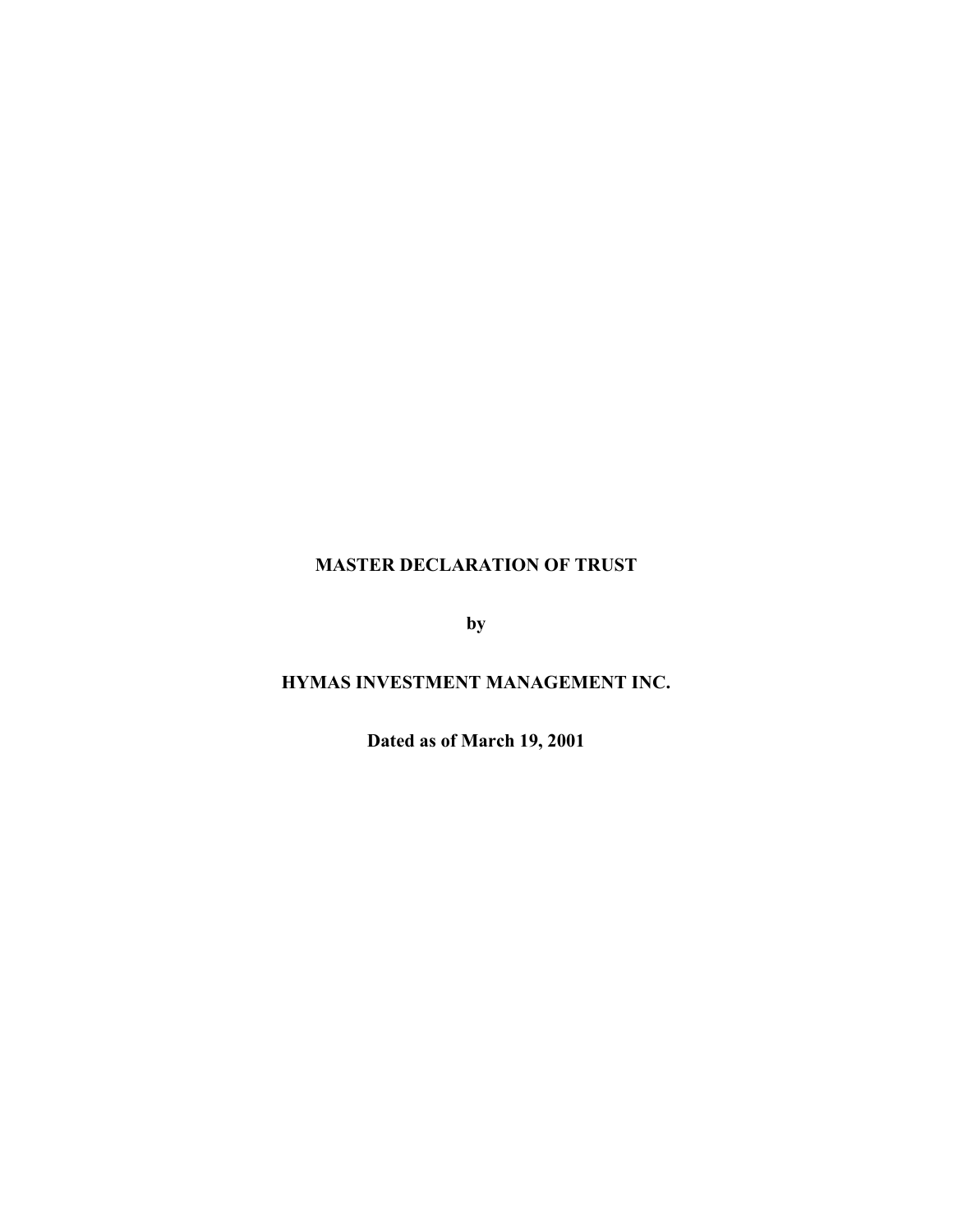# **TABLE OF CONTENTS**

| 1.1   |                                  |  |
|-------|----------------------------------|--|
| 1.2   |                                  |  |
| 1.3   |                                  |  |
| 1.4   |                                  |  |
| 1.5   |                                  |  |
| 1.6   |                                  |  |
| 1.7   |                                  |  |
| 1.8   |                                  |  |
| 1.9   |                                  |  |
| 1.10  |                                  |  |
|       |                                  |  |
| 2.1   |                                  |  |
| 2.2   |                                  |  |
| 2.3   |                                  |  |
| 2.4   |                                  |  |
| 2.5   |                                  |  |
| 2.6   |                                  |  |
| 2.7   |                                  |  |
| 2.8   |                                  |  |
| 2.9   |                                  |  |
|       |                                  |  |
| 3.1   |                                  |  |
| 3.2   |                                  |  |
| 3.3   |                                  |  |
| 3.4   |                                  |  |
| 3.5   |                                  |  |
| 3.6   |                                  |  |
| 3.7   |                                  |  |
| 3.8   |                                  |  |
| 3.9   |                                  |  |
| 3.10  |                                  |  |
| 3 1 1 | Remuneration of Trustee.<br>. 12 |  |
| 3.12  |                                  |  |
| 3.13  |                                  |  |
|       |                                  |  |
| 4.1   |                                  |  |
| 4.2   |                                  |  |
| 4.3   |                                  |  |
| 4.4   |                                  |  |
|       |                                  |  |
| 5.1   |                                  |  |
|       |                                  |  |
| 6.1   |                                  |  |
| 6.2   |                                  |  |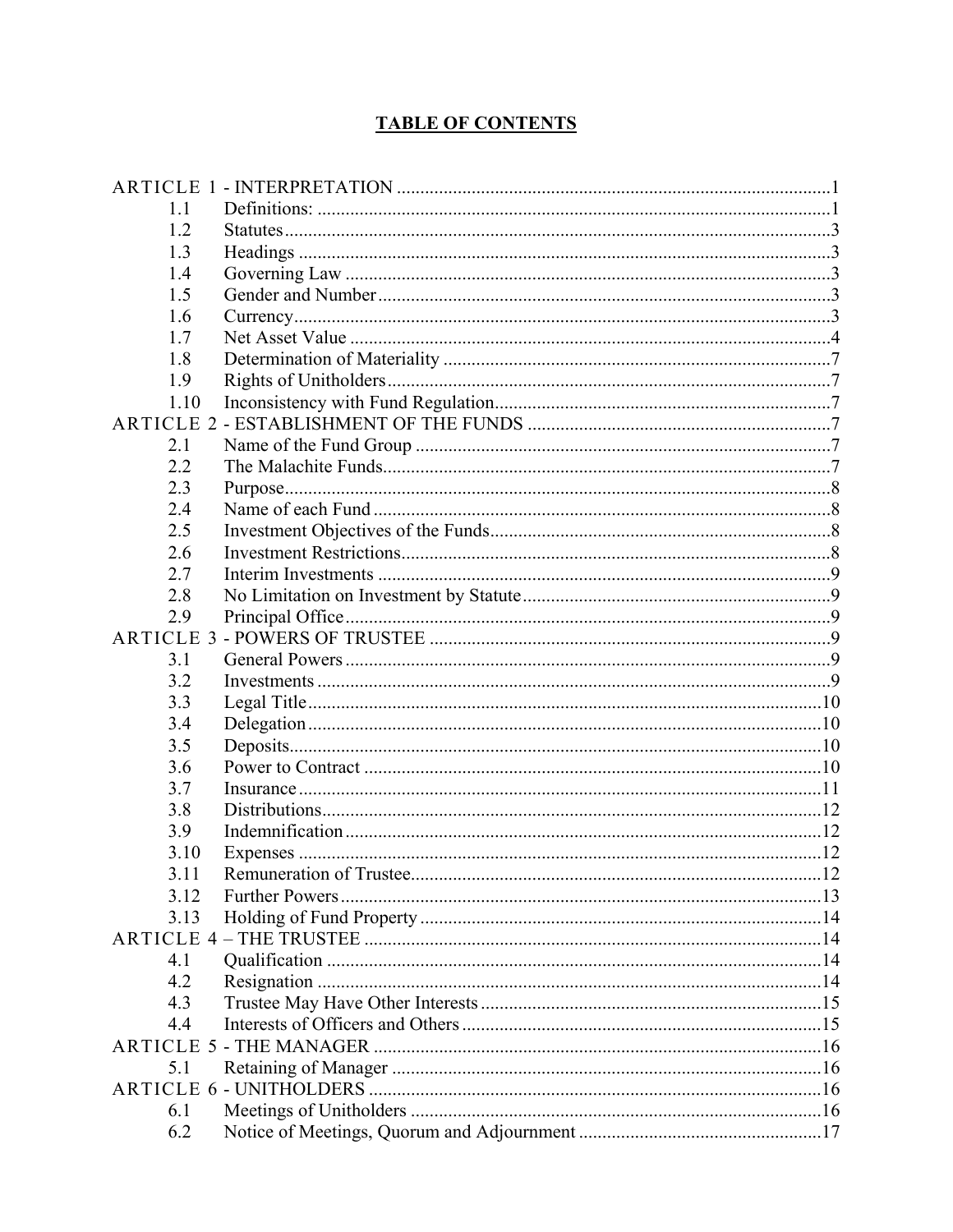| 6.3      |                                                                                  |  |
|----------|----------------------------------------------------------------------------------|--|
| 6.4      |                                                                                  |  |
| 6.5      |                                                                                  |  |
| 6.6      |                                                                                  |  |
| 6.7      |                                                                                  |  |
| 6.8      |                                                                                  |  |
|          | ARTICLE 7 - ACCOUNTS, RECORDS, REPORTS AND AUDITORS19                            |  |
| 7.1      |                                                                                  |  |
| 7.2      |                                                                                  |  |
| 7.3      |                                                                                  |  |
| 7.4      |                                                                                  |  |
|          |                                                                                  |  |
| 8.1      | Computation and Distribution of Income and Net Realized Capital Gains21          |  |
| 8.2      |                                                                                  |  |
| 8.3      |                                                                                  |  |
| 8.4      |                                                                                  |  |
| 8.5      |                                                                                  |  |
| 8.6      |                                                                                  |  |
| 8.7      |                                                                                  |  |
| 8.8      |                                                                                  |  |
| 8.9      |                                                                                  |  |
| 8.10     | Additional Distributions, Designations and Determinations of Amounts for Tax     |  |
| Purposes | 23                                                                               |  |
| 8.11     |                                                                                  |  |
|          |                                                                                  |  |
| 9.1      |                                                                                  |  |
| 9.2      |                                                                                  |  |
| 9.3      |                                                                                  |  |
| 9.4      |                                                                                  |  |
| 9.5      |                                                                                  |  |
| 9.6      | Limitation of Liability of the Trustee and Others Respecting Tax Consequences 26 |  |
|          |                                                                                  |  |
| 10.1     |                                                                                  |  |
| 10.2     |                                                                                  |  |
| 10.3     |                                                                                  |  |
| 10.4     |                                                                                  |  |
| 10.5     |                                                                                  |  |
| 10.6     |                                                                                  |  |
|          |                                                                                  |  |
| 11.1     |                                                                                  |  |
| 11.2     |                                                                                  |  |
| 11.3     |                                                                                  |  |
| 11.4     |                                                                                  |  |
|          |                                                                                  |  |
| 12.1     |                                                                                  |  |
| 12.2     |                                                                                  |  |
| 12.3     |                                                                                  |  |
| 12.4     |                                                                                  |  |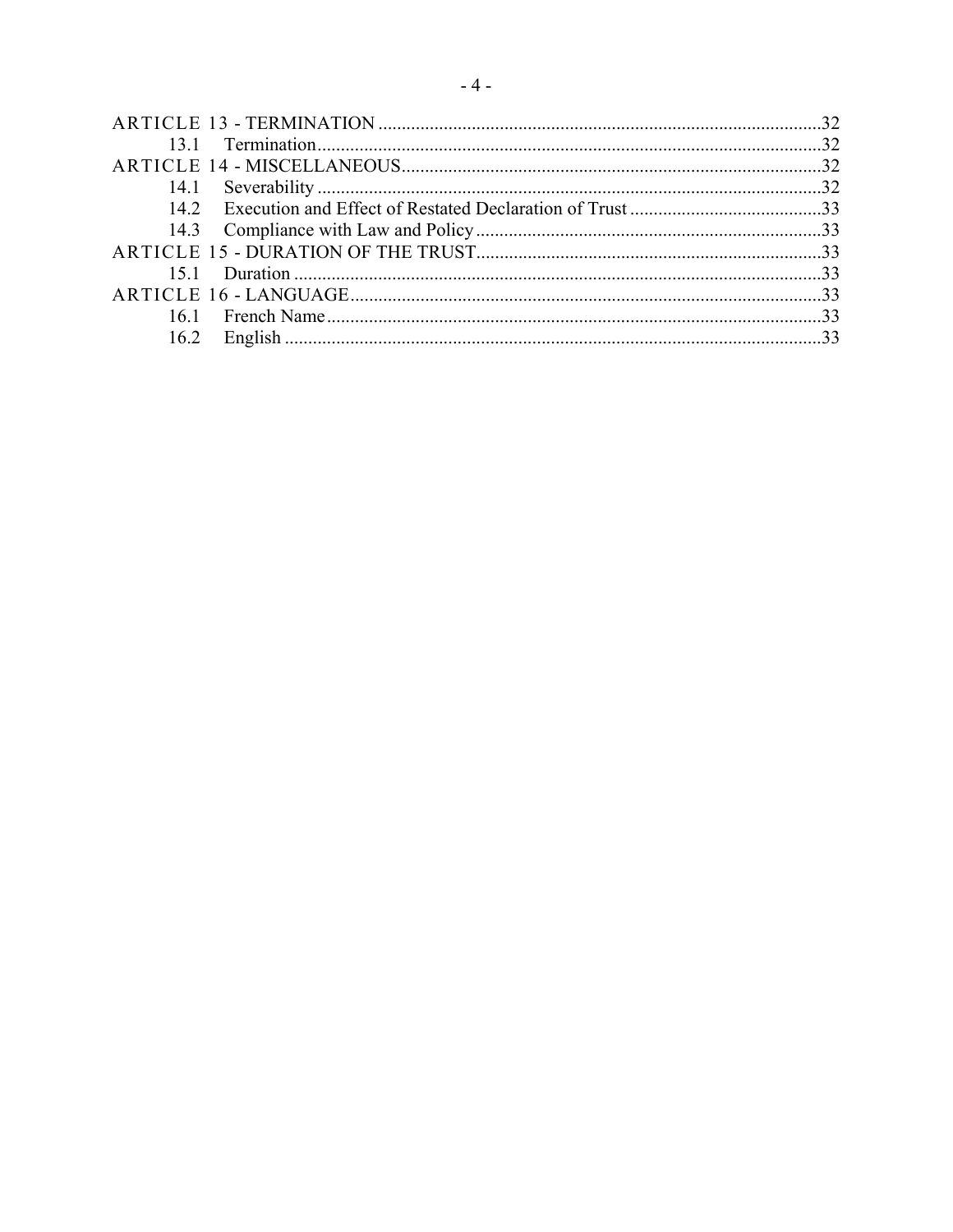#### **MASTER DECLARATION OF TRUST**

**THIS MASTER DECLARATION OF TRUST** is made as of March 19, 2001 by Hymas Investment Management Inc., a corporation incorporated under the laws of Ontario, trustee of the Funds hereunder.

**WHEREAS** the Trustee wishes to create new, separate and independent unit trusts under this Master Declaration of Trust from time to time;

**WHEREAS** the Trustee is willing to stand seized and possessed of the trust fund and of the moneys and investments from time to time of each of the Funds and to manage and direct the affairs of the Funds, upon the terms, conditions and trusts hereinafter set forth;

**NOW THEREFORE** the Trustee does hereby declare that it will act as trustee of the Funds and hold the Fund Property of each Fund in trust for the benefit of the Unitholders of each Fund from time to time and will invest, dispose of and otherwise deal with Fund Property upon the trusts and subject to the express provisions of this Master Declaration of Trust and any applicable Fund Regulation as follows:

### **ARTICLE 1 - INTERPRETATION**

#### **1.1 Definitions:**

In this Master Declaration of Trust, the following terms shall have the following meanings unless the context hereof otherwise requires:

**"affiliate"** and "associate" have the meanings given to them, respectively, in the Securities Act (Ontario) at the date hereof and derivations of those words have corresponding meanings;

**"auditors"** means an independent firm of professional accountants licensed to practice public accounting in Ontario duly appointed as auditors of the Fund;

**"business day"** means a day other than a Saturday, Sunday or statutory holiday in Toronto, Ontario or any other day on which The Toronto Stock Exchange is not open for trading;

**"Custodian"** means any Person appointed, employed or contracted with by the Trustee, to provide custodial services to a Fund pursuant to section 3.13 hereof;

**"Custodial Agreement"** means any agreement entered into by the Trustee with a Custodian;

**"Fiscal Year"** of the Fund means the period ending each December 31;

**"Fund"** means a unit trust, being an open-end mutual fund created and governed hereunder from time to time;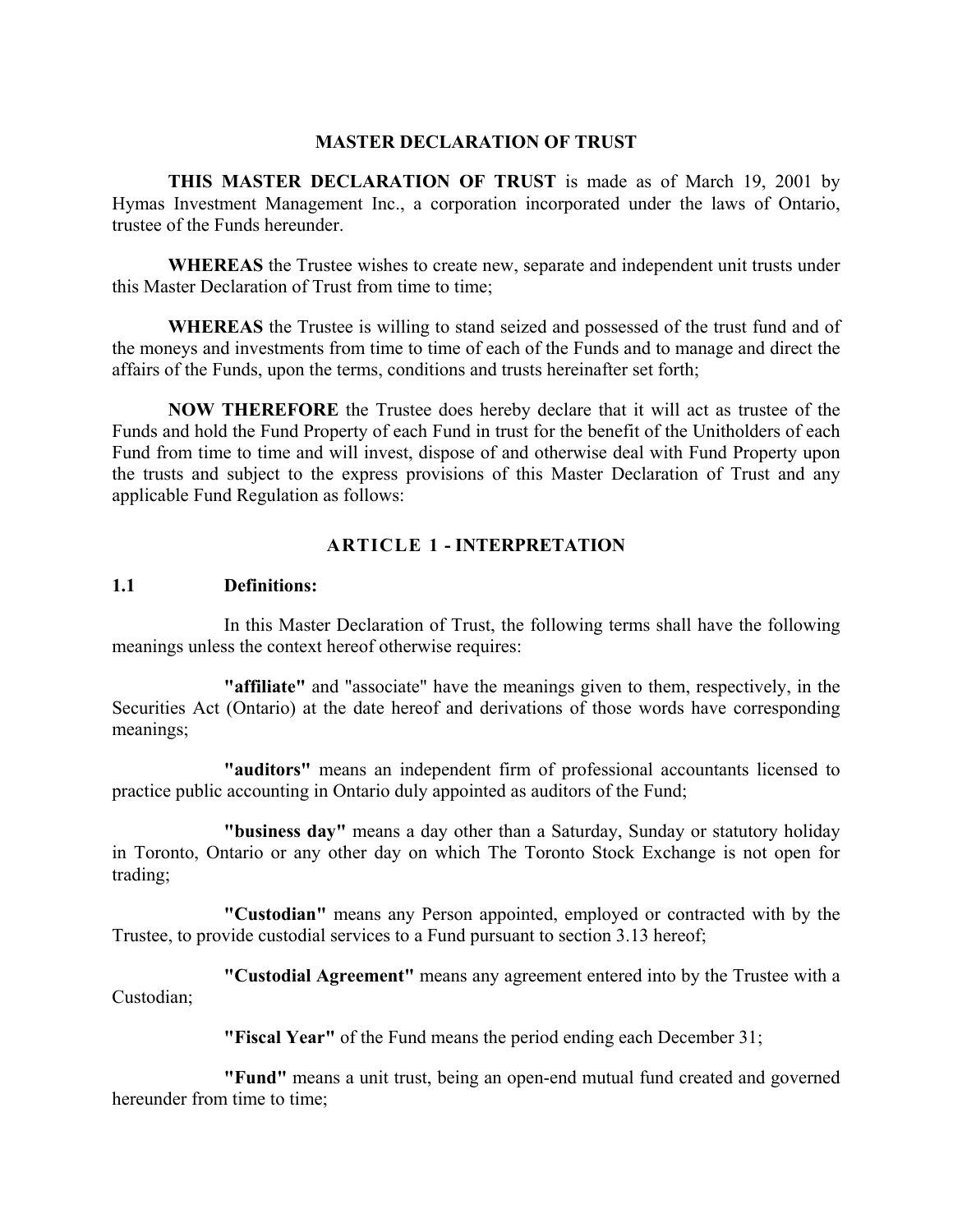**"Fund Property"** with respect to a Fund, means as of any particular time any and all property which is transferred, conveyed or paid to and held by the Trustee on behalf of the Fund pursuant to the terms of this Master Declaration of Trust and the relevant Fund Regulation, and all income, profits and gains therefrom;

**"Fund Regulation"** means a regulation executed by the Trustee pursuant to section 2.2 of this Master Declaration of Trust in respect of a Fund, as same may be supplemented, amended or restated from time to time;

**"Manager"** means any Person appointed, employed or contracted with by the Trustee to provide management services to a Fund, as provided for in section 5.1 hereof;

**"Master Declaration of Trust"** means this Master Declaration of Trust as the same may be hereinafter supplemented, amended or restated from time to time;

**"Net Asset Value of the Fund"** means the total assets less total liabilities of a Fund, as more particularly described in section 1.7 and "Net Asset Value per Unit" has the meaning given to it in that section;

**"Person"** means and includes individuals, corporations, limited partnerships, general partnerships, joint ventures, associations, companies, trusts, banks, trust companies, land trusts, business trusts or other organizations whether or not legal entities and governments and agencies or political subdivisions thereof;

**"Proportionate Share"**, when used to describe a Unitholder's interest in or share of, inter alia, a Fund, Net Asset Value, net income, net realized capital gains or distributions means that portion obtained by multiplying such amount by a fraction, the numerator of which is the number of Units of the Fund registered in the name of that Unitholder at that particular time and the denominator of which is the total number of Units of the Fund then outstanding and in calculating such fraction Units redeemed or to be redeemed as of that time or on the same day shall be included and Units to be purchased as of that time or on the same day shall be excluded;

**"Purchase Agreement"** means the agreement entered into between the Trustee and an investor in a Fund setting out the terms of the purchase and redemption by the investor of Units of one or more Funds and other related matters, as same may be amended, supplemented or modified from time to time;

**"Sub-Custodian"** means any Person appointed, employed or contracted with pursuant to section 3.13;

**"Tax Act"** means the *Income Tax Act* (Canada) R.S.C. 1985, c.1 ( $5<sup>th</sup>$  Supp) and the regulations thereunder as each are amended from time to time;

**"Taxation Year"** in respect of a Fund, means the taxation year of the Fund for the purposes of the Tax Act;

**"Trustee"** means Hymas Investment Management Inc., or such successor Trustee of the Funds as may be appointed in accordance with the provisions hereof;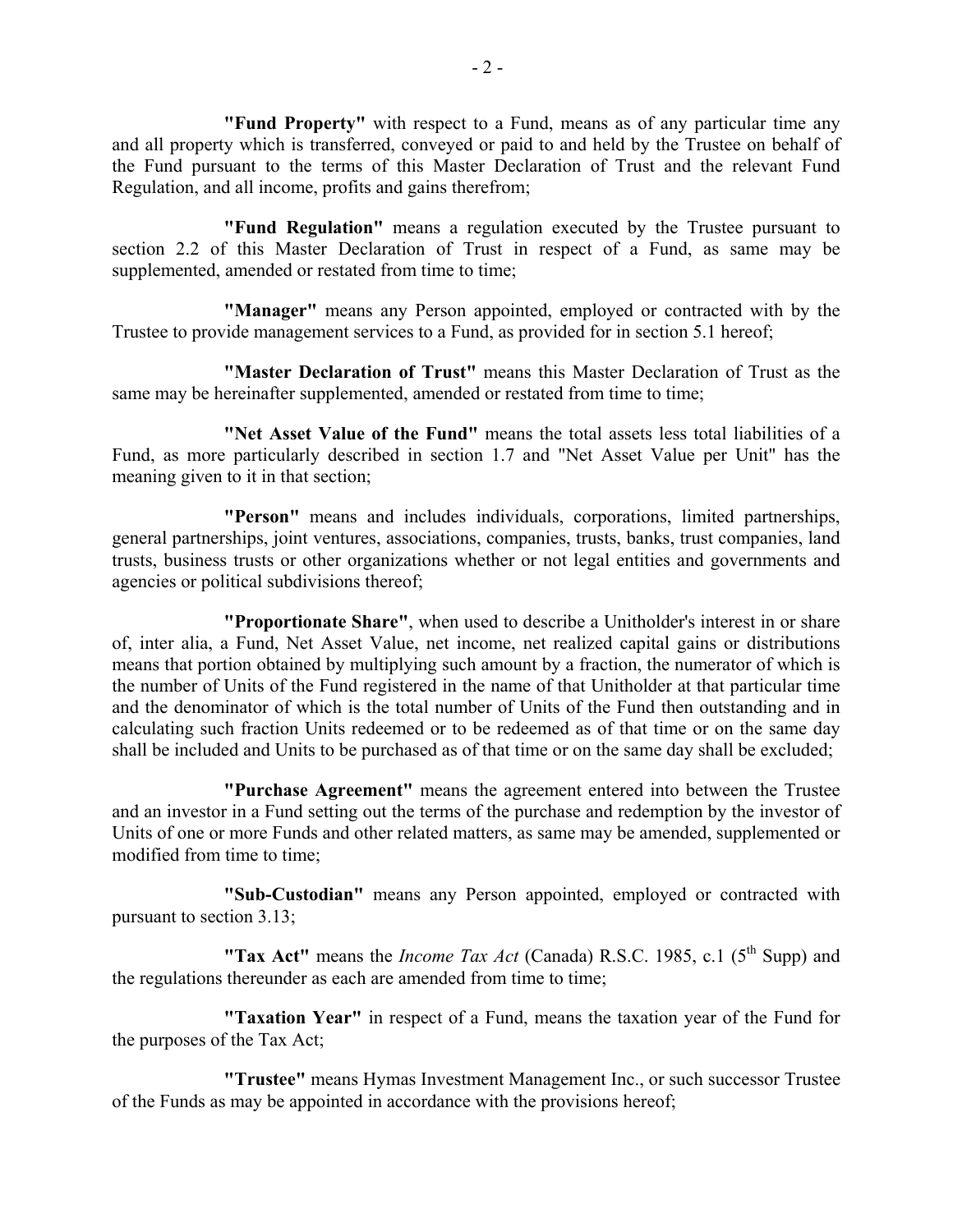**"Unitholders"**, with respect to a Fund, means as of any particular time all holders of record of outstanding Units of a Fund at such time;

**"Units"** means the units into which the beneficial interest in a Fund may from time to time be divided;

**"Valuation Date"** means the last business day of each month and any other days as may be determined from time to time by the Trustee; and

**"Valuation Time"** means 4:00 p.m. (Eastern time) on each Valuation Date or such other specific time on a Valuation Date as of which the value of the particular investments in a Fund is to be determined, as established by the Trustee in its discretion from time to time.

#### **1.2 Statutes**

Wherever in this Master Declaration of Trust a statute is referred to, such reference shall be a reference to such statute as amended from time to time, unless the express provisions hereof otherwise require.

#### **1.3 Headings**

The headings of all the articles and sections hereof and the Table of Contents and in each Fund Regulation are inserted for convenience of reference only and shall not affect the construction or interpretation of this instrument.

#### **1.4 Governing Law**

This Master Declaration of Trust shall be construed in accordance with the laws of the Province of Ontario and the laws of Canada applicable hereto.

#### **1.5 Gender and Number**

In this Master Declaration of Trust or Fund Regulation, words importing the singular number only include the plural, and vice versa; words importing natural persons include firms and corporations, and vice versa; and the neuter gender includes the masculine and feminine, where applicable. References herein to "this Declaration", "this Master Declaration of Trust", "hereof", "herein", and similar expressions refer to this Master Declaration of Trust as a whole and not to any particular article or section hereof.

#### **1.6 Currency**

All references to currency in this Master Declaration of Trust and any Fund Regulation are to lawful money of Canada, unless otherwise expressly provided herein. Calculations required to be performed in accordance with this Master Declaration of Trust and any Fund Regulation may be completed in any currency, but all amounts required to be determined and statements required to be prepared shall be expressed in the currency of Canada, unless otherwise expressly provided, and all amounts in other currencies, including assets and liabilities of a Fund valued in terms of foreign currency, funds on deposit, funds borrowed and contractual obligations payable to or by a Fund in foreign currency, shall for the purposes of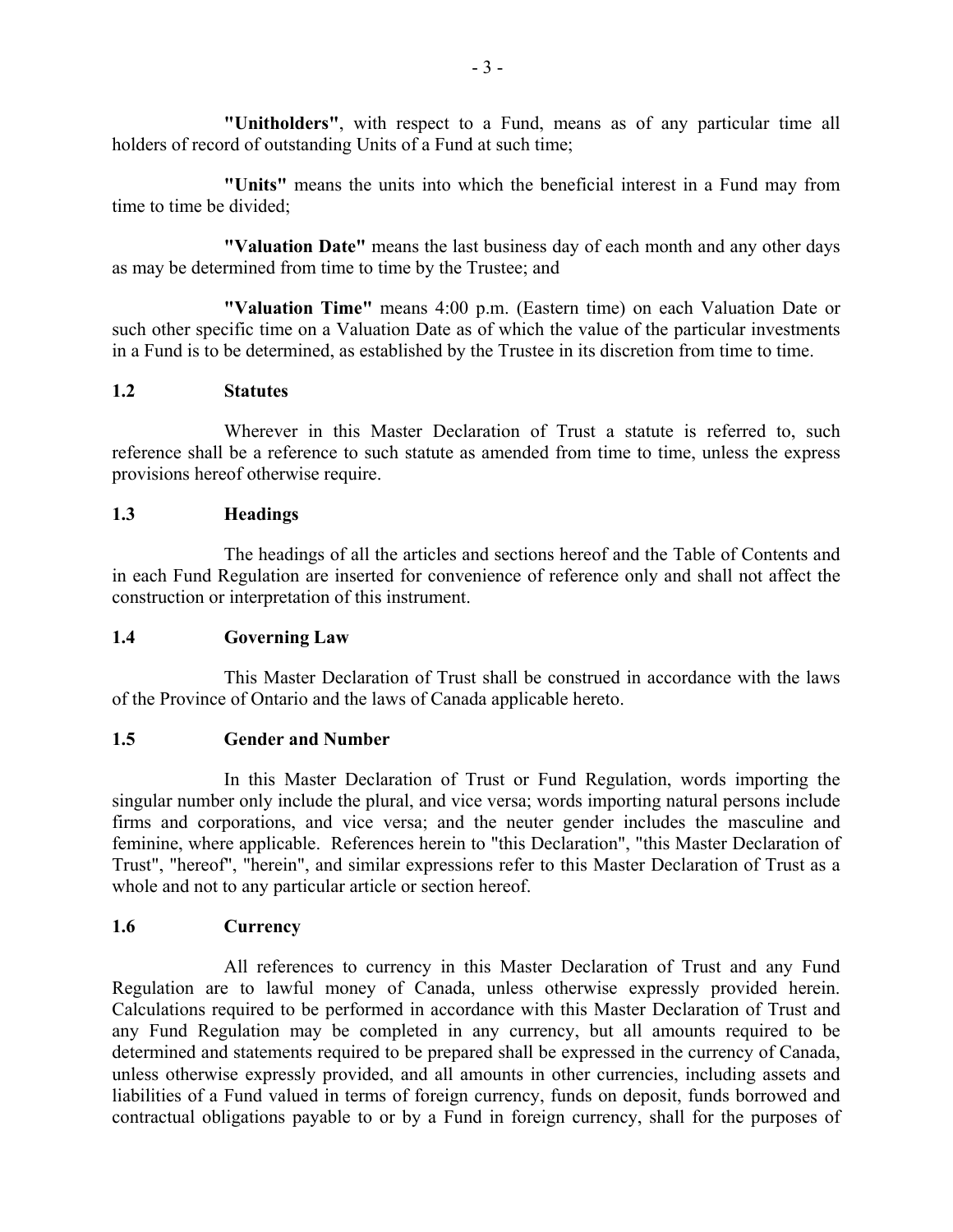such expression be translated into Canadian currency at the spot rate of exchange quoted by a Canadian chartered bank or an independent pricing service which uses quotes of major world banks on the date as of which such expression is to be made.

# **1.7 Net Asset Value**

- (a) Net Asset Value of a Fund shall be the value of the Fund from time to time computed by the Trustee as of each Valuation Date obtained by deducting from the aggregate value of the assets, which include net income earned, of the Fund, an amount sufficient to provide for liabilities of the Fund then outstanding.
- (b) Net Asset Value per Unit of a Fund shall be computed by the Trustee dividing the Net Asset Value of the Fund by the total number of Units (including fractions and Units to be redeemed as of the day of computation but excluding Units to be issued on such day) of the Fund then outstanding.
- (c) Assets of the Fund will include its organizational costs, which will be determined by the Trustee in accordance with the expenses incurred in starting a Fund. These costs will include, without limitation, fees for legal and accounting advice. These costs will be amortized on each Valuation Day on a straight line basis over a period of 5 years, commencing with the inception of the Fund.
- (d) The aggregate value of the assets of a Fund at any time shall be determined by the Trustee in accordance with such method of valuation as the Trustee may deem proper, provided that such method is in accordance with generally accepted accounting principles and in accordance with any policies, guidelines, rules or regulations which may apply to the Fund. Subject to the foregoing, the following valuation rules shall apply.
	- (i) The value of any cash on hand or on deposit, bills and notes and accounts receivable, prepaid expenses, cash dividends declared but unpaid (where the investment on which the dividend has been declared is trading exdividend), and interest accrued but not yet received shall be deemed to be the face amount thereof, unless the Trustee determines that any deposit, bill, demand note or account receivable is not worth the full face value, in which event the value thereof shall be deemed to be such value as the Trustee shall deem to be the fair value thereof.
	- (ii) The value of any security which is listed or dealt in upon a stock exchange shall be determined (a) at price which shall be determined by the Trustee which shall be no higher than the closing ask price and no lower than the closing bid price; or (b) if no bid or asked quotation is available, at the price last determined for such security for the purpose of calculating the Net Asset Value of the Fund, provided that, if in the opinion of the Trustee, stock exchange or over-the-counter quotations do not properly reflect the prices which would be received by the Fund upon the disposal of securities necessary to effect any redemptions of Units, the Trustee may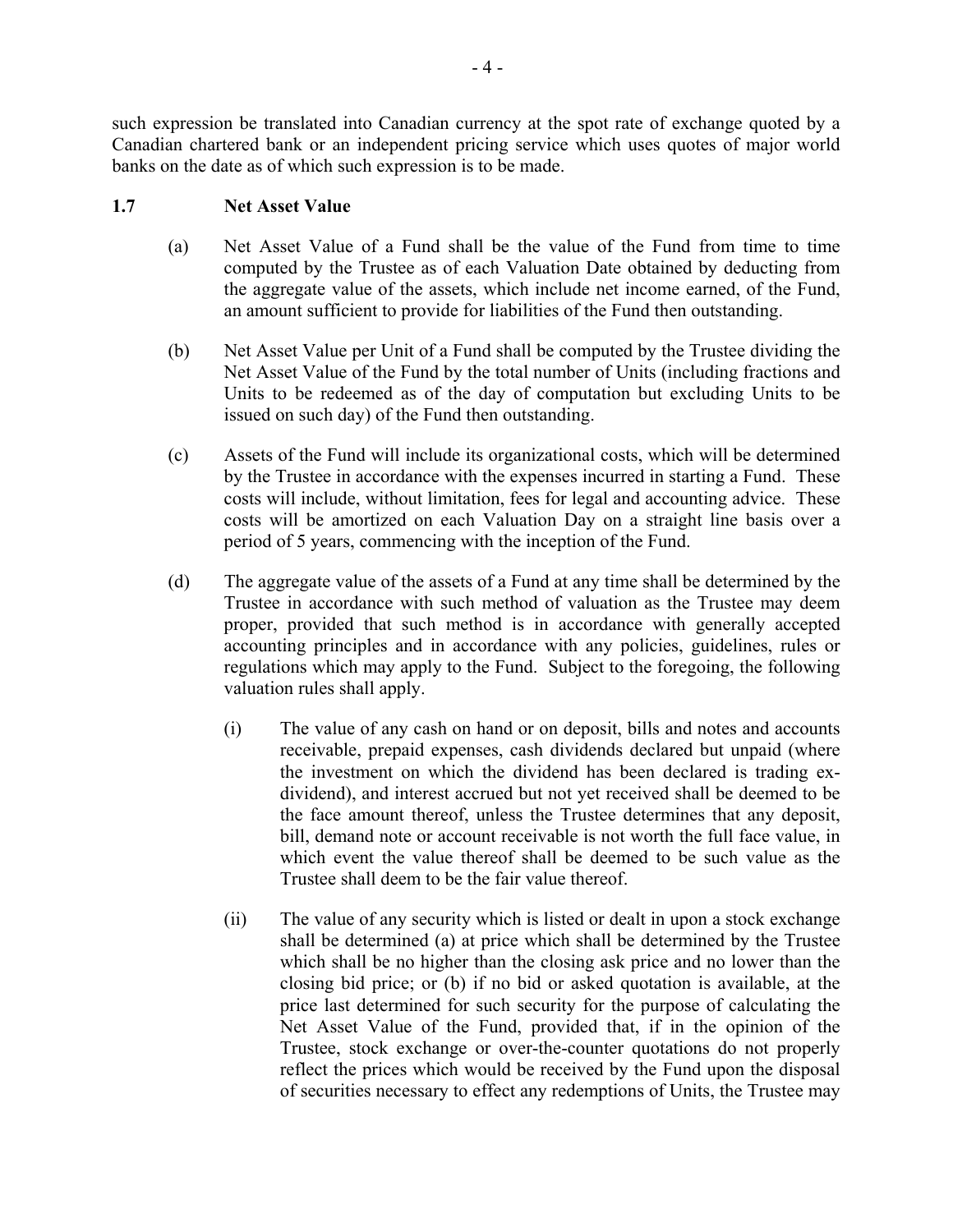place such value upon such securities as appears to the Trustee to most closely reflect the fair value of the securities.

- (iii) The Trustee shall select the recognized public stock exchange whose quotations are used in the determination of the value of any security which is listed on more than one recognized public stock exchange.
- (iv) The value of any security which is not listed on any recognized public stock exchange shall be valued by the Trustee in its absolute discretion at the last recorded bid price, or the mean between the closing bid and asked prices prior to the Valuation Time on the date or at such price as the Trustee may from time to time determine more accurately reflects the fair value of such security.
- (v) Fixed income securities will be priced within the limits of the latest available or current bid and asked prices deemed best to reflect the fair value, as quoted by independent pricing services or dealers who make markets in such securities or at such price as the Trustee may from time to time determine more accurately reflects the fair value of such security.
- (vi) The value of a futures contract, or a forward contract, shall be the gain or loss with respect thereto that would be realized if, on the Valuation Date, the position in the futures contract or the forward contract, as the case may be, were to be closed out unless "daily limits" are in effect, in which case fair value shall be based on the current market value of the underlying interest.
- (vii) The value of any short term security will be stated at cost which, when combined with accrued interest, approximates market value or, if a more representative value can be obtained, other methods such as a bid-side valuation based on debt security yields may be used.
- (viii) The value of all assets and liabilities of a Fund expressed or denominated in a currency other than Canadian dollars will be converted into Canadian dollars in accordance with section 1.6 hereof.
- (ix) In determining the Net Asset Value of the Fund, the Trustee may, in its sole discretion, accrue any expenses or liabilities which are chargeable to a Fund in accordance with generally accepted accounting principles.
- (x) Restricted securities shall be valued at the lesser of the value based on reported quotations in common use and a value relative to the market value of unrestricted securities of the same class, provided that such value shall be reduced by the same rate of discount which applied at the time of purchase and that the rate of such discount may be reduced proportionately where such restriction is to be lifted on a known date.
- (xi) The value of a long position in clearing corporation options, options on futures, over-the-counter options, debt-like securities and listed warrants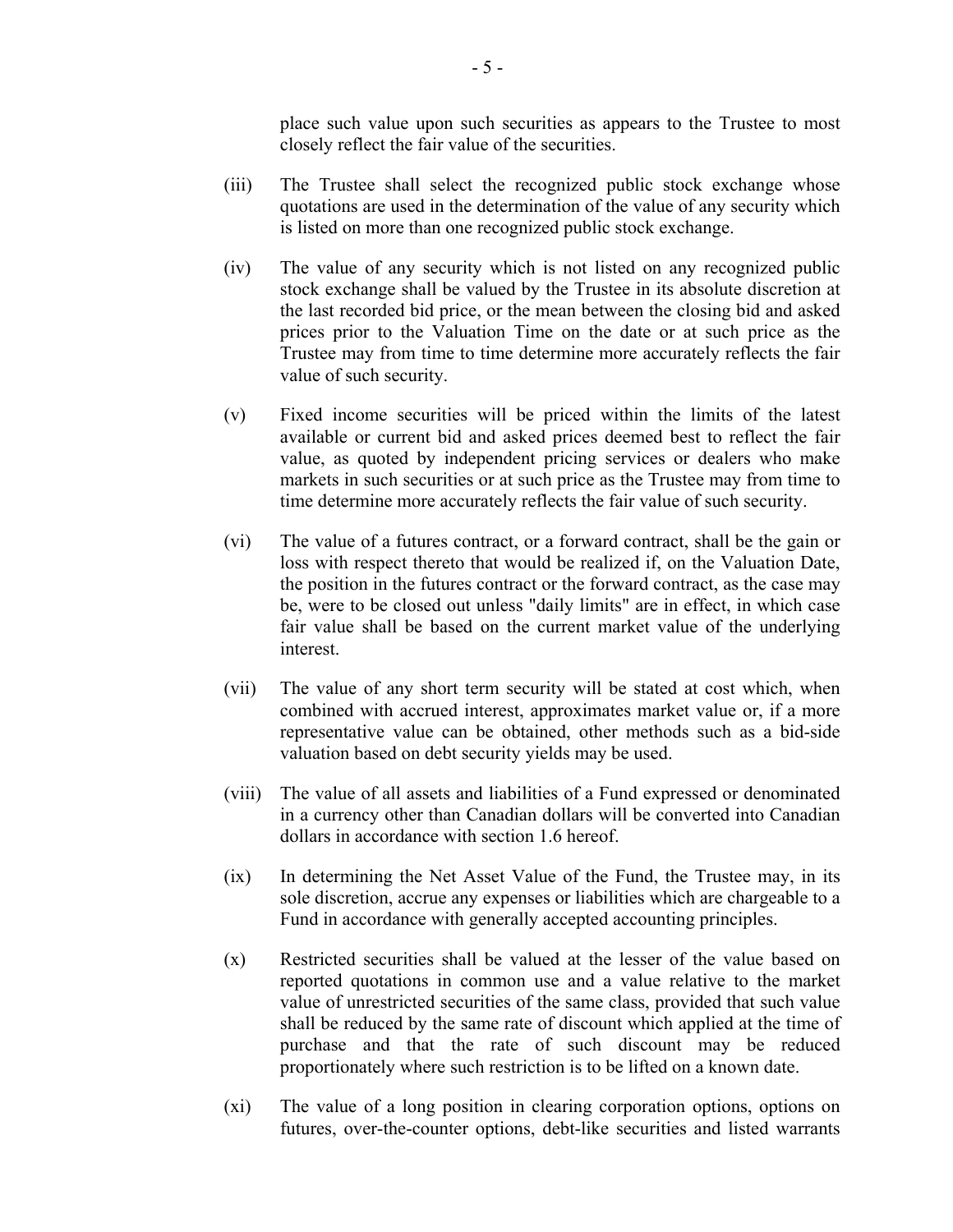shall be its market value on the date in question. In valuing a written covered clearing corporation option, option on futures or over-the counter option the premium received shall be reflected as a deferred credit which, so long as an open position is maintained, shall be valued at an amount equal to the current market value of that option which would have the effect of closing the writer's position. Any difference resulting from revaluation shall be treated as an unrealized gain or loss on investment. The deferred credit shall be deducted in arriving at the Net Asset Value of the Fund. Securities which are the subject of a written clearing corporation option or over- the-counter option shall continue to be valued at current market value in the manner described above.

- (xii) The value of any security purchased or sold will be reflected in the computation of Net Asset Value not later than the first computation of such Net Asset Value made after the transaction becomes binding.
- (xiii) The value of all other assets and of any asset for which price quotations are not available or for which the face value or other specified valuation is not, in the opinion of the Trustee, appropriate, shall be determined by the Trustee on such basis and in such manner as the Trustee determines most accurately reflects the fair value thereof.
- (xiv) In the event that the Trustee is of the opinion that the fair value of any security is not accurately reflected as a result of the application of any of the foregoing, the fair value of such security shall be determined by such other means as the Trustee deems appropriate in the circumstances.
- (e) The liabilities of a Fund shall be deemed to include:
	- (i) all bills, notes and accounts payable;
	- (ii) all administrative expenses payable or accrued, or both (including management fees);
	- (iii) all contractual obligations for the payment of money or property, including the amount of any unpaid distribution credited to the holders of Units of a Fund of record on or before that Valuation Date;
	- (iv) all allowances authorized or approved by the Trustee for taxes (if any) or contingencies; and
	- (v) all other liabilities of a Fund of whatsoever kind and nature, except liabilities represented by outstanding units of the Fund.
- (f) A Unit of a Fund shall be deemed to become outstanding as of the next calculation of Net Asset Value following the acceptance of the purchase order by the Trustee and the net sale price received for the issuance of the Unit shall be deemed to be an asset of the Fund.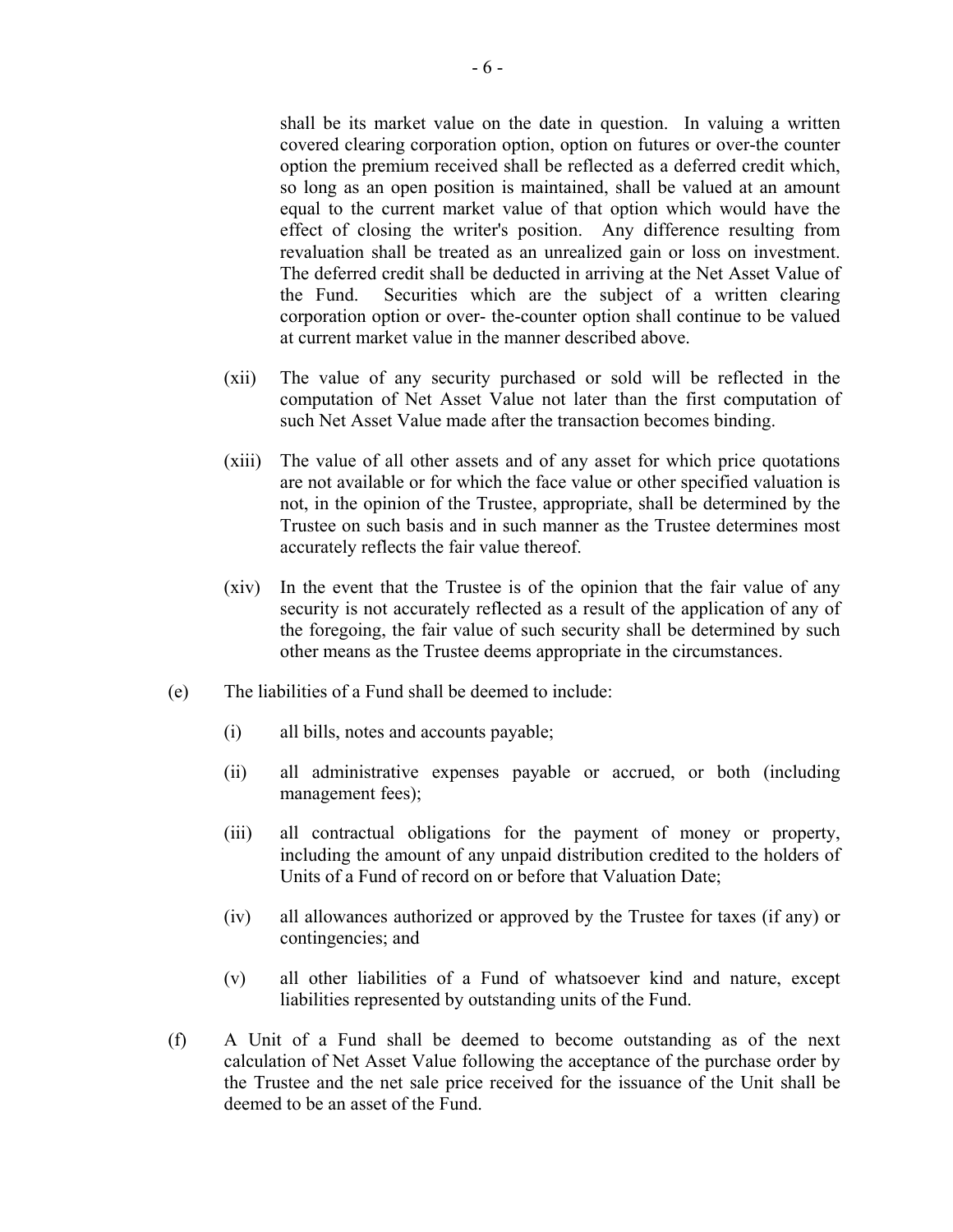- (g) A Unit of a Fund being redeemed shall be deemed to remain outstanding until (but not after) the next calculation of Net Asset Value following the receipt by the Trustee of a redemption request communicated via telecommunications facility or the receipt by mail by the Trustee of a properly completed redemption request therefor; thereafter, until paid, the redemption price shall be deemed to be a liability of the Fund.
- (h) In determining Net Asset Value, the Trustee may rely upon, as sufficient evidence, reports of sales and bid prices and quotes published in a recognized financial newspaper or journal of general circulation or a quotation service, or the records of the relevant stock exchange.
- (i) The Net Asset Value per Unit established by the Trustee in accordance with the provisions of this section shall be conclusive and binding on all Unitholders.

### **1.8 Determination of Materiality**

Where a determination is to be made as to whether any act, occurrence, conduct, event, state of affairs, amendment or change is "material" or any grammatical variation of such word, such determination shall be made by the Trustee in its sole discretion and such determination shall be final and binding.

### **1.9 Rights of Unitholders**

A Unitholder shall have no rights other than those expressly provided for Unitholders herein or added by amendment hereto.

#### **1.10 Inconsistency with Fund Regulation**

In the event that the terms, conditions and provisions of a Fund Regulation are inconsistent with or in conflict with the terms, conditions and provisions of this Master Declaration of Trust, the terms, conditions and provisions of the Fund Regulation shall prevail in respect of the Fund created thereby. The Fund Regulation for a particular Fund may amend the terms, conditions and provisions of the Master Declaration of Trust in such manner as may be set forth in such Fund Regulation provided that such amendments shall be effective only in respect of that Fund.

# **ARTICLE 2 - ESTABLISHMENT OF THE FUNDS**

# **2.1 Name of the Fund Group**

Each Fund shall be known as one of the Malachite Funds or such other name as may be determined by the Trustee in its discretion from time to time.

#### **2.2 The Malachite Funds**

The Trustee may designate a Fund as one of the Malachite Funds, whether such Fund is to be newly created or is already existing, as may be specified from time to time by a Fund Regulation. The name, investment objective and any special terms and conditions,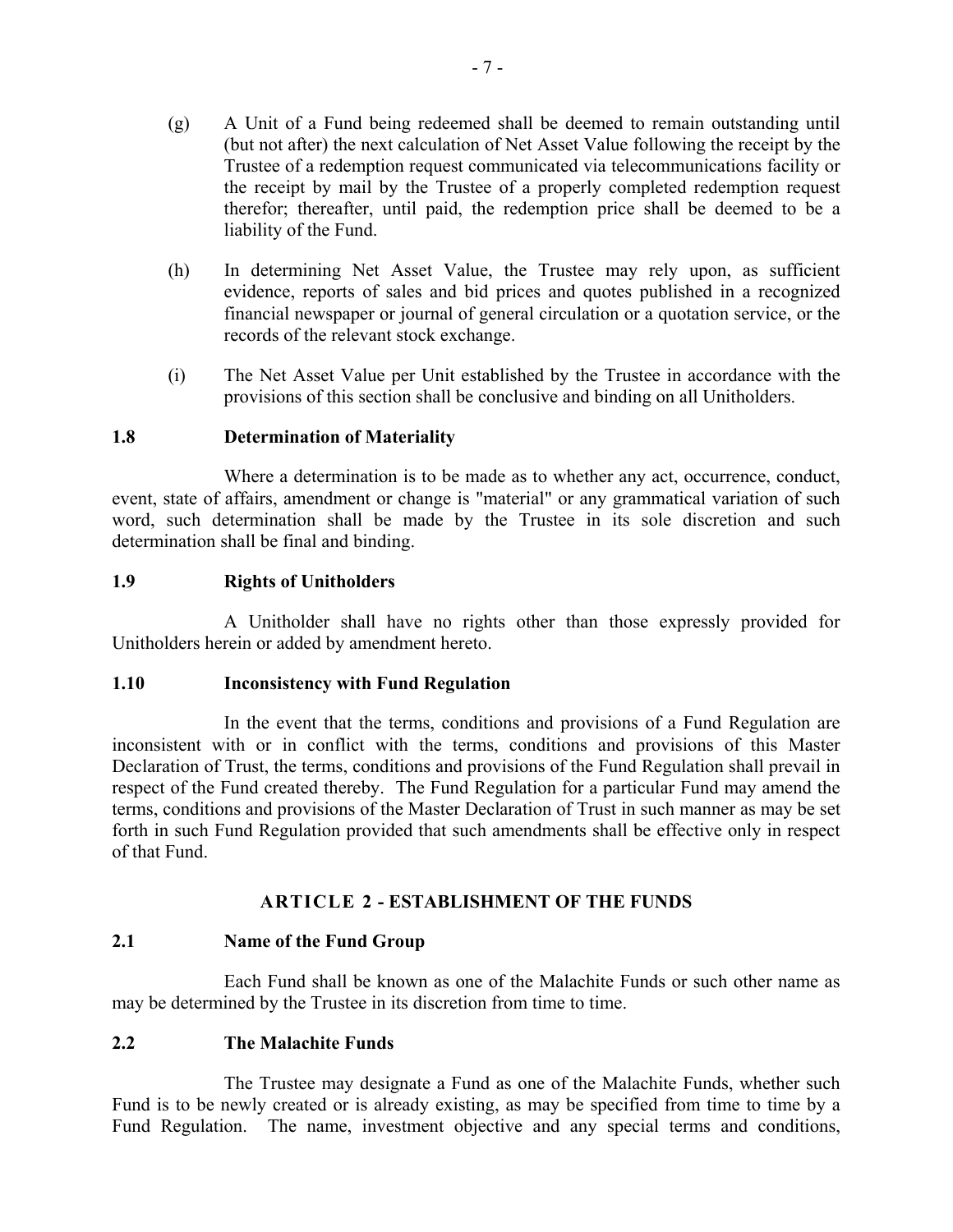including variations from or supplements to the terms of this Master Declaration of Trust, of a Fund shall be specified in the Fund Regulation pertaining to the Fund.

# **2.3 Purpose**

Each Fund shall be operated and maintained by the Trustee as a separate and independent unit trust subject to the provisions of this Master Declaration of Trust, the Fund Regulation pertaining to the Fund and any applicable securities law, rules and regulations, for the purpose of the common or collective investment and reinvestment in the manner set forth herein of the Fund Property received by the Trustee from Unitholders of the Fund for such purpose.

# **2.4 Name of each Fund**

The name of a Fund shall be set out in the relevant Fund Regulation. So far as may be practicable, legal or convenient, the Trustee shall conduct a Fund's activities, execute all documents and sue or be sued under name, which name and the word "Fund" wherever used in this Master Declaration of Trust or relevant Fund Regulation with respect to an act to be performed by a Fund or to an obligation of a Fund shall refer to an act to be performed by the Trustee or an obligation of the Trustee in its capacity as trustee of the Fund and not personally, and shall not refer to the Unitholders of the Fund or to the directors, officers, agents or employees of the Trustee. The Trustee may change the name of any Fund and the name of the Fund Group in its discretion.

### **2.5 Investment Objectives of the Funds**

The assets of each Fund shall be invested and reinvested in accordance with the investment objective for the Fund as set out in the relevant Fund Regulation and the provisions hereof. A Fund may also make such other investments and carry on such other activities as are consistent with the Fund's investment objectives, subject always to the restrictions and limitations set forth herein and the Fund Regulation.

#### **2.6 Investment Restrictions**

The Trustee shall at all times in respect of the investment of the Fund Property of a Fund comply with the investment restrictions and practices:

- (a) set forth in this Master Declaration of Trust and the Fund Regulation of the Fund;
- (b) imposed by applicable legislative requirements, including applicable rules, policies and national instruments of the Canadian securities regulatory authorities, subject to variations therefrom as may be approved by such authorities.

Subject to the provisions of the Fund Regulation and the investment objectives of a Fund set out therein, a Fund may invest in or use derivative instruments. All such investments in or use of derivative instruments shall be consistent with the investment objectives of the particular Fund, to the extent, and for the purposes, permitted by Canadian securities regulators from time to time.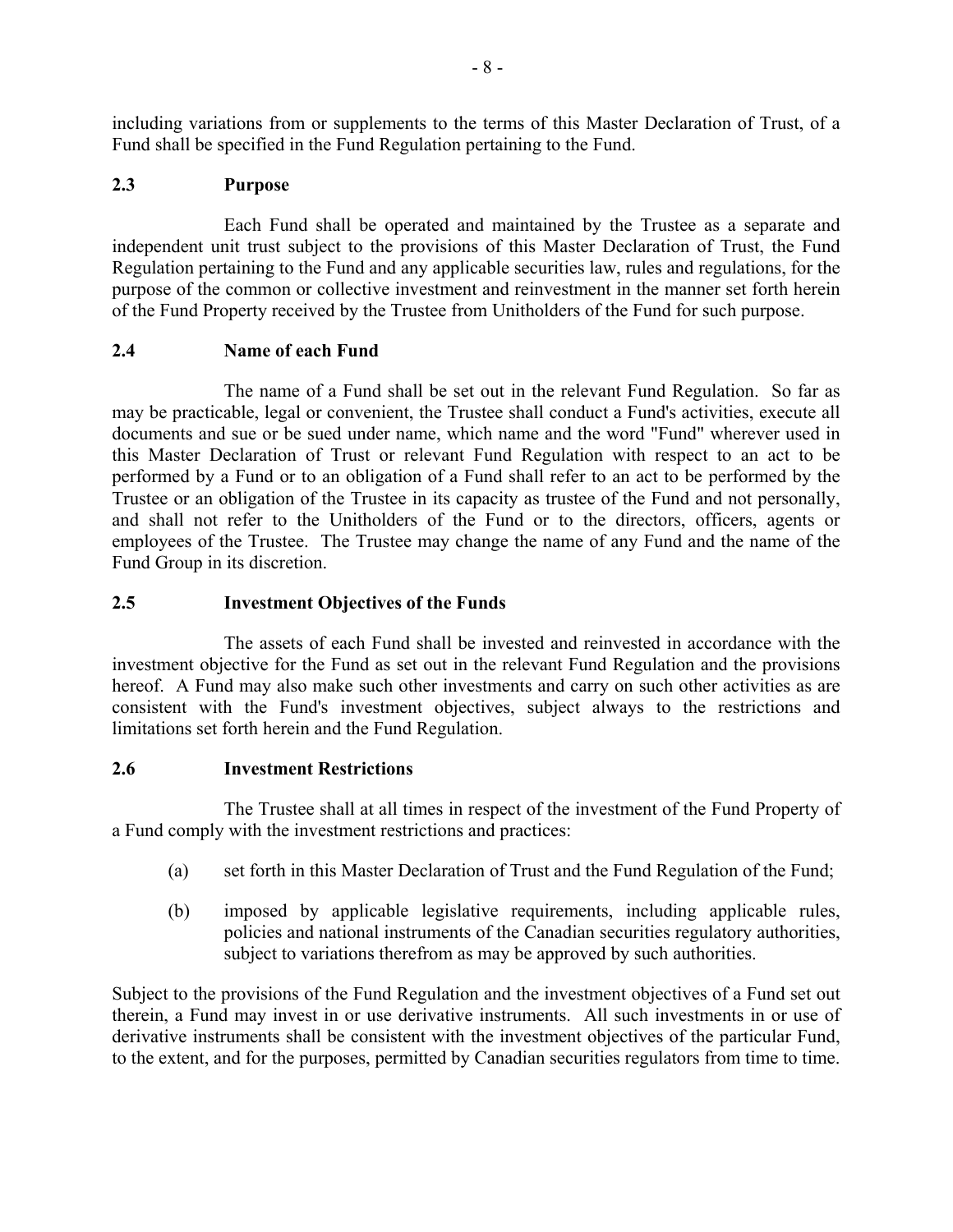### **2.7 Interim Investments**

Pending investment, in order to provide liquidity for the redemptions of Units of a Fund or for purposes consistent with the fundamental investment objectives and restrictions of the Fund, assets of a Fund may be held in interest-bearing accounts at a bank, discount broker or trust company, Canadian or foreign; invested in guaranteed investment certificates or short-term debt obligations, Canadian or foreign; held on a pooled basis in a pooled trust fund; or invested in such other investments as are specified in the relevant Fund Regulation.

#### **2.8 No Limitation on Investment by Statute**

Except as specifically required by any law or by the express provisions of any Trust Agreement, the Trustee shall not, with respect to the investment activities of a Fund, be in any way restricted by the provisions of any law or statute of any jurisdiction limiting or purporting to limit investments which may be made by trustees.

#### **2.9 Principal Office**

The principal office of each Fund shall be in Toronto, Ontario at the address of the Trustee, or at such other location in Ontario as shall be designated by the Trustee.

#### **ARTICLE 3 - POWERS OF TRUSTEE**

#### **3.1 General Powers**

Except to the extent delegated to the Manager or other Person in accordance with the provisions herein, the Trustee shall have, subject to the specific restrictions and limitations contained this Master Declaration of Trust and any Fund Regulation, full, exclusive and absolute power, control and authority over the Fund Property and over the management of each Fund to the same extent as if the Trustee was the sole and absolute owner of the Fund Property in its own right, including, without limitation, such power, control and authority to do all such acts and things as it in its sole judgment and discretion consider necessary, incidental or desirable for the carrying out of or the conducting of the operations of a Fund, and such powers of delegation as may be permitted by this Master Declaration of Trust. The enumeration of any specific power or authority in this Master Declaration of Trust shall not be construed as limiting the aforesaid power or authority or any other specific power or authority although the powers set forth in this Article 3 are subject to the specific restrictions and limitations set forth elsewhere in this Master Declaration of Trust and any Fund Regulation.

### **3.2 Investments**

The Trustee shall have, subject to the investment powers and restrictions set forth herein, power to purchase or otherwise acquire, for cash or other property, and hold or retain for investment, sell, convey, transfer, assign, exchange or otherwise dispose of any or all of the Fund Property free and clear of any and all trusts upon such terms as the Trustee considers appropriate in its sole and absolute discretion. In the exercise of its powers, the Trustee shall not be limited by any law now or hereafter in effect limiting the investments which may be made, held or retained by trustees or other fiduciaries, but shall have full authority and power to make any and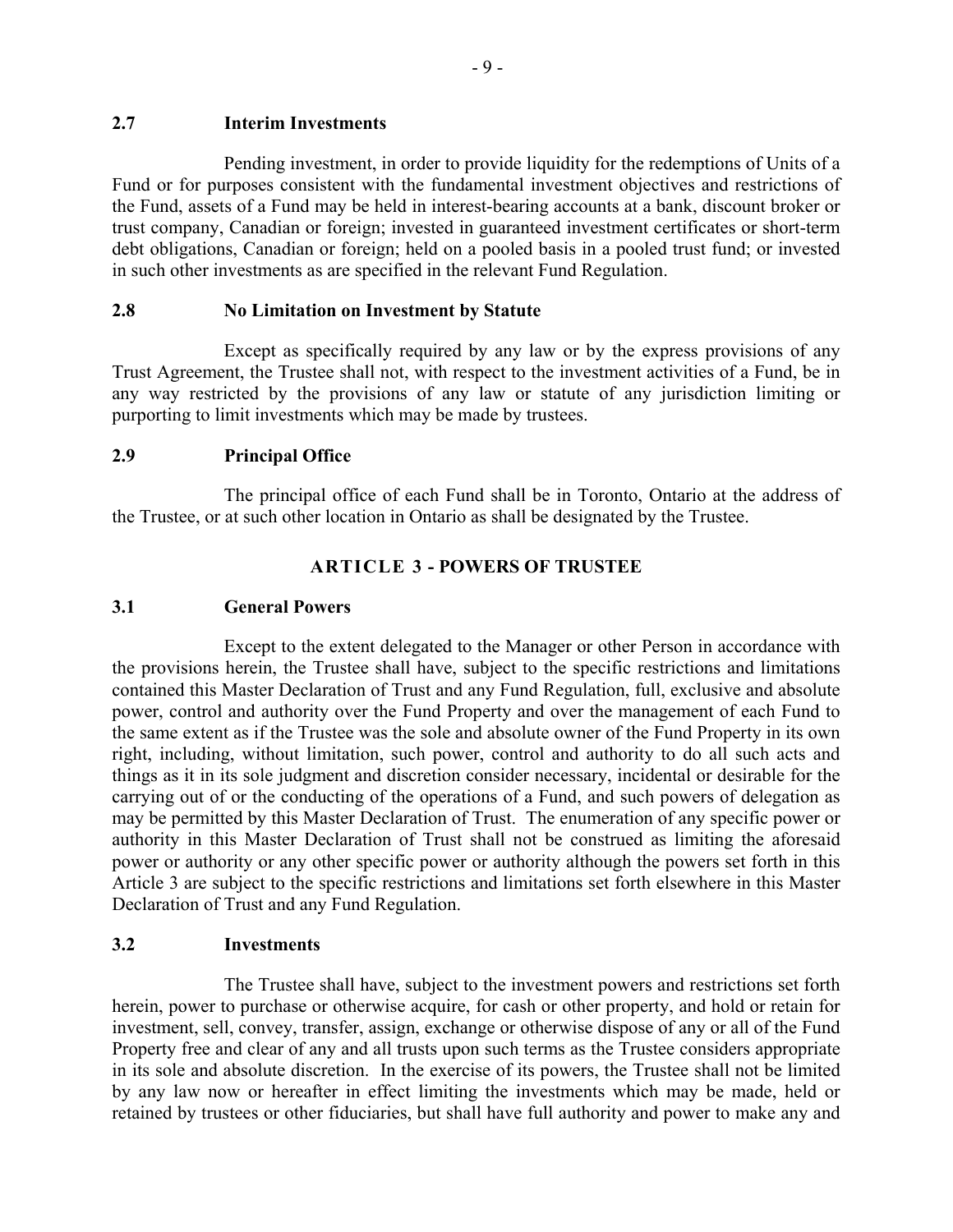all investments within the limitations of this Master Declaration of Trust and the applicable Fund Regulation that the Trustee, in its absolute discretion, shall determine, and without liability for loss.

# **3.3 Legal Title**

Legal title to all the Fund Property shall be vested in the Trustee and held by and transferred to the Trustee, except that the Trustee shall have power to cause legal title to the Fund Property to be held by or in the name of the Trustee with suitable reference to its trustee status, or in the name of a Fund, or in the name of any other Person (including but not limited to any Manager, Custodian or Sub-Custodian) as nominee or custodian, on such terms, in such manner and with such powers as the Trustee may determine.

# **3.4 Delegation**

The Trustee shall have power, consistent with its continuing exclusive authority over the management of each of the Funds and the management and disposition of Fund Property, to delegate from time to time to a Person (who may be an associate or affiliate of the Trustee), the doing of such things and the execution of such deeds or other instruments either in the name of a Fund or the Trustee or as the Trustee's attorney or attorneys or otherwise as the Trustee may from time to time deem appropriate, and any such Person shall have the power to further delegate the doing of such things and the execution of such deeds or other instruments to the extent permitted in this Master Declaration of Trust or provided for in any instrument evidencing the delegation by the Trustee to such Person.

# **3.5 Deposits**

The Trustee shall have power to deposit any money or securities included in the Fund Property with the Custodian or Sub-Custodian or with any one or more banks, discount brokers, trust companies or other financial or successor institutions, domestic or foreign, whether or not such deposits will draw interest, and with any "book-based" depository system. Such deposits are to be subject to withdrawal in such manner as the Trustee may determine. The Trustee shall have no responsibility for any loss to a Fund which may occur by reason of the failure or insolvency of the bank, trust company or other financial institution with which the monies or securities have been deposited. Such deposits may be kept in bearer form or in the name of the Trustee or in the names of nominees of the Trustee or in any manner which conforms to the policy of any such custodian or depository.

# **3.6 Power to Contract**

Without limiting the power granted in sections 3.4 and 3.5, the Trustee shall have power to appoint, employ or contract with any Person, including, without limitation, any Person which is an associate, affiliate or successor of it, as the Trustee may deem necessary or desirable for the transaction of the business of any Fund and to carry out on behalf of the Trustee any power or authority granted to the Trustee hereunder, including any Person or Persons who may, amongst other things:

(a) provide investment advisory, management or administrative services to the Fund;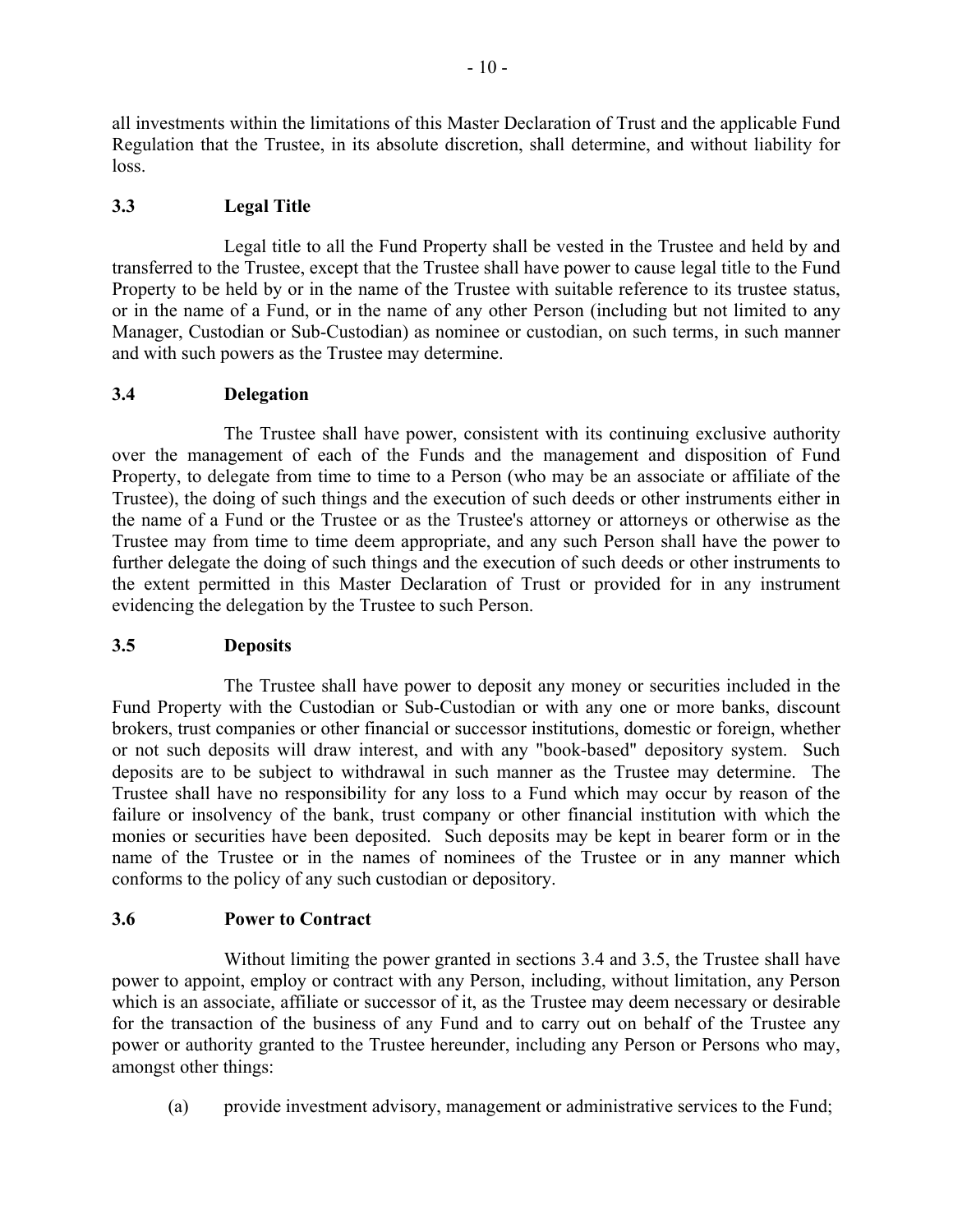- (b) serve as the Fund's investment manager, investment advisor, sub-advisor or consultant in connection with investment decisions;
- (c) furnish reports to the Trustee and provide research, economic and statistical data in connection with a Fund's investments;
- (d) act as consultants, accountants, auditors, correspondents, lenders, bankers, technical advisors, lawyers, brokers, underwriters, corporate fiduciaries, escrow agents, depositories, custodians or sub-custodians with the power to appoint nominees to hold the Fund Property, agents for collection, insurers or insurance agents, transfer agents, registrars or paying agents for Units, or in any other capacity deemed by the Trustee necessary or desirable;
- (e) investigate, select and deal with Persons and pay fees to, and enter into contracts with, or employ, or retain them to perform services in connection with the investments acquired, sold or otherwise disposed of, or committed, negotiated or contemplated to be acquired, sold or otherwise disposed of;
- (f) act as attorney-in-fact, nominee or agent in the purchase or sale or other disposition of investments, and in the handling, prosecuting or settling of any claims by or against the Fund;
- (g) act as broker for the effecting of securities transactions for a Fund;
- (h) act as custodian of Fund Property;
- (i) assist in the performance of functions necessary in the administration and management of a Fund; and
- (j) act as a distributor of Units of the Fund;

and the Trustee shall have power to substitute any other Person for any such Person. Any fees, expenses, commissions or other compensation arising from any such appointment, employment or contract shall be paid out of Fund Property, unless the Trustee otherwise determines in its absolute discretion.

#### **3.7 Insurance**

The Trustee shall have the power to purchase, and pay for entirely out of Fund Property, insurance for the protection of the Unitholders, the Trustee, Custodians, Sub-Custodians, Manager and the officers, employees and agents of any of the foregoing and any other Persons who undertake any action, obligation or responsibility on behalf of the Fund, provided the Trustee determines, in its sole discretion, that the premiums therefor are reasonable in light of the coverage available. All such insurance shall be in such amounts and with such insurers as the Trustee may determine and a Fund may duly pay all premiums and other sums of money payable for that purpose with such contribution, if any, by those insured as may be determined by the Trustee. Notwithstanding the foregoing, the Trustee shall not have any liability to any Fund or to any Unitholder or to any of the foregoing Persons by reason of not having purchased insurance or insuring a potential risk under this section 3.7.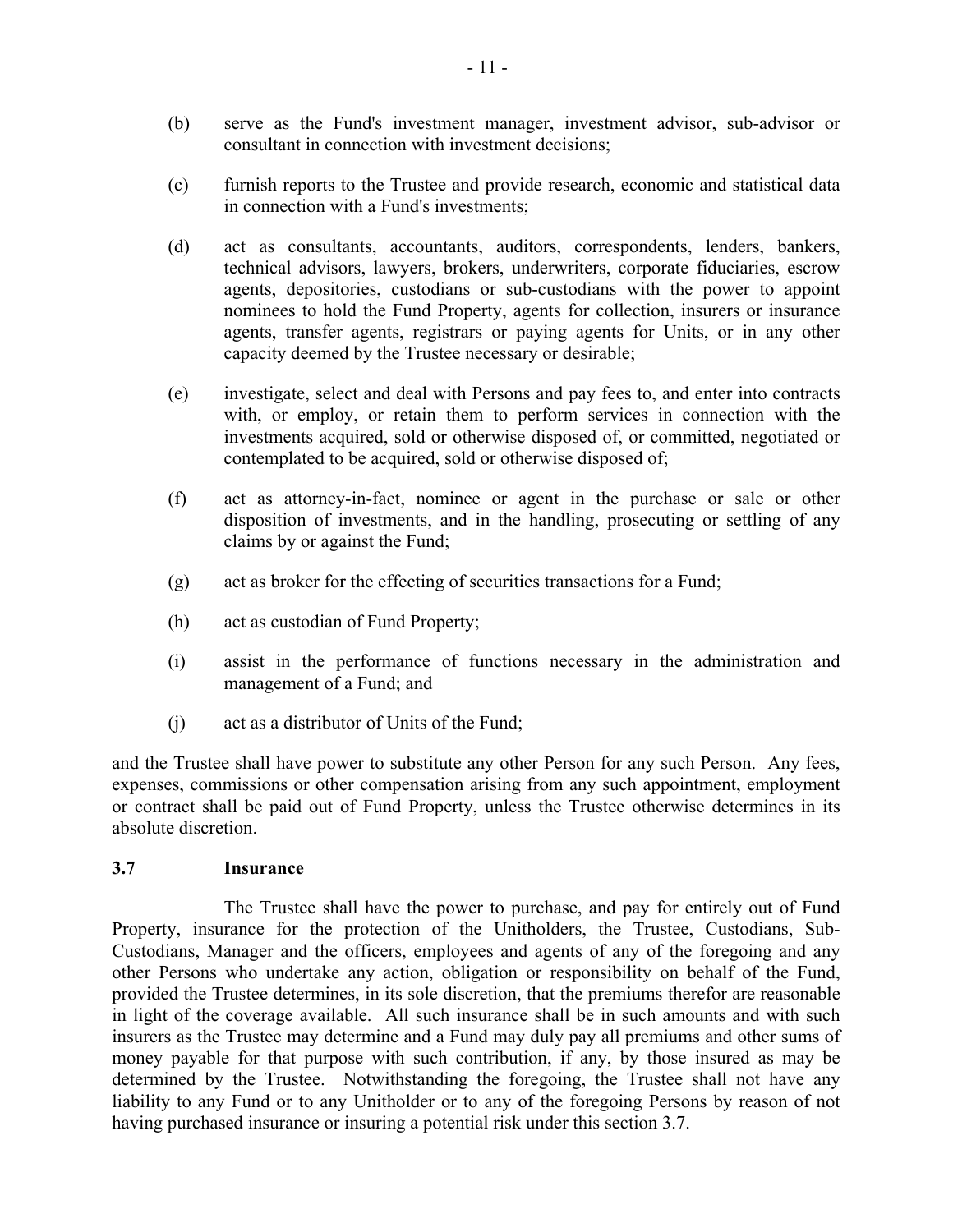### **3.8 Distributions**

The Trustee shall have power to declare and pay distributions to Unitholders in accordance with the applicable provisions hereof and of any Fund Regulation.

### **3.9 Indemnification**

In addition to the mandatory indemnification provided for in section 9.3, the Trustee, on behalf of a Fund, shall have power to indemnify or enter into agreements with respect to indemnification by a Fund and its assets of any Person who undertakes any action, obligation or responsibility on behalf of the Fund including, without limitation, the Manager, Custodian, Sub-Custodian and any associates or affiliates of either, to indemnify such Person against:

- (i) any liability and all costs, charges and expenses that such Person sustains or incurs in respect of any claim, action, suit or proceeding that is proposed or commenced against such Person for or in respect of anything done or permitted or omitted to be done by such Person in respect of the execution of the duties of such Person; and
- (ii) all other costs, charges and expenses that such Person sustains or incurs in respect of the affairs of the Fund;

provided, however, that no such Person shall be indemnified by a Fund and its assets for a breach of any duty or responsibility imposed by this Master Declaration of Trust or any Fund Regulation or any contract entered into by a Fund unless such Person has achieved complete or substantial success as a defendant in any action brought against such Person before the courts. No such right of indemnity shall be satisfied except out of the Fund Property of a Fund and no Unitholder shall be personally liable to any Person with respect to any claim for indemnity or reimbursement or otherwise.

# **3.10 Expenses**

The Trustee shall have the power to incur and make payment out of Fund Property any charges or expenses which, in the opinion of the Trustee, are necessary or incidental to or proper for carrying out any of the purposes of this Master Declaration of Trust and any Fund Regulation, including without limitation any charges or expenses arising pursuant to section 9.3 and to pay compensation from the Fund Property to Persons with whom a Fund has contracted or transacted business or for special services provided to a Fund including, without limitation, services as a broker, transfer agent, registrar, or custodian or sub-custodian, whether performed by the Trustee or any Person associated or affiliated with it, or for legal, accounting or other professional services, as the Trustee acting in good faith deems reasonable.

# **3.11 Remuneration of Trustee**

Except as otherwise provided in a Fund Regulation, the Trustee, or any Person to whom it has delegated such duties, to the extent that such duties can be delegated, shall be paid for acting as trustee and manager of Fund Property such amounts as it determines fair and reasonable. All amounts payable pursuant to this section 3.11 shall be paid from Fund Property,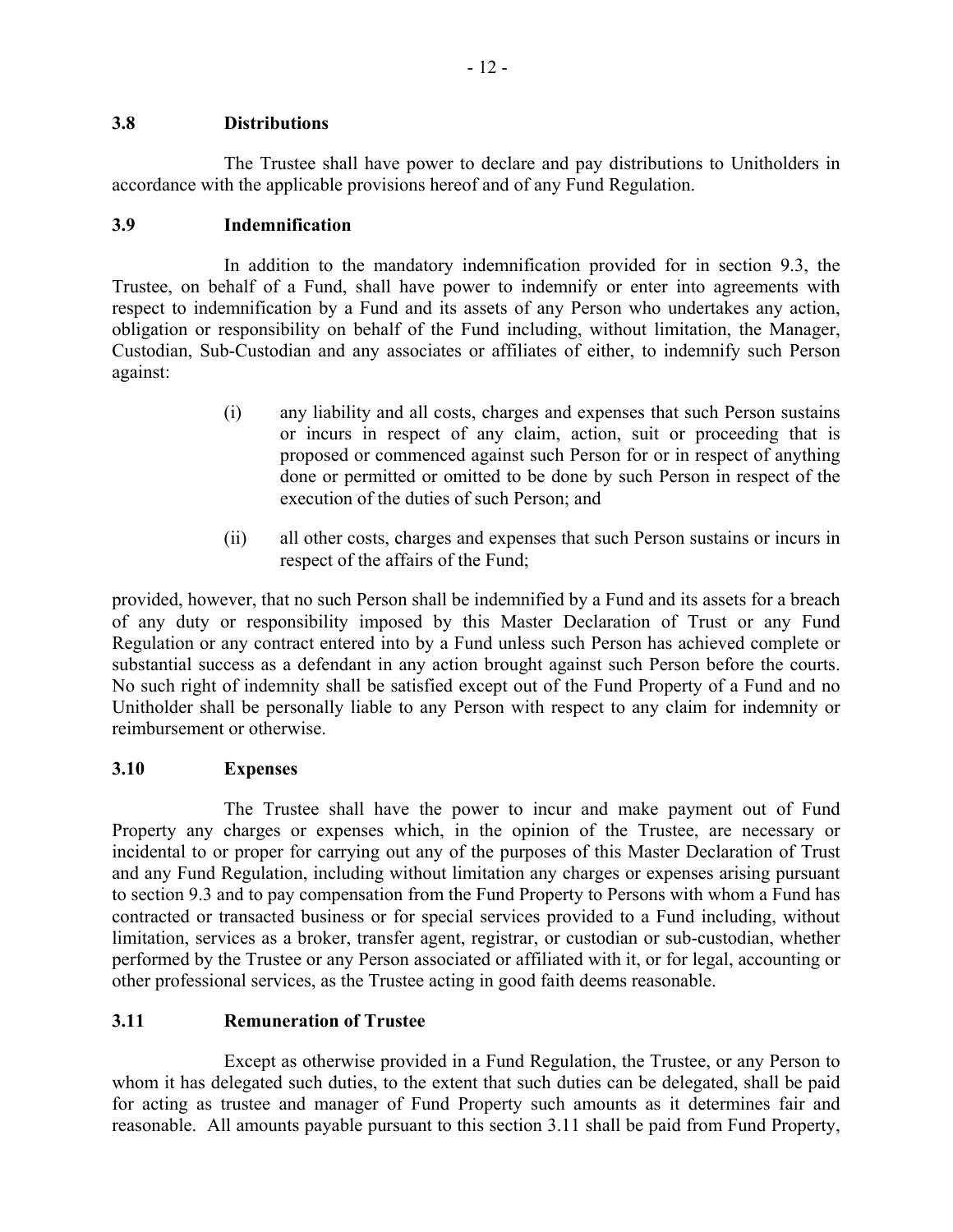unless the Trustee and the Unitholders agree that Unitholders shall be directly responsible for paying for such amounts as specifically provided in the Purchase Agreement.

### **3.12 Further Powers**

The Trustee shall have power to do all such other matters and things and execute all such instruments as it deems necessary, proper or desirable in order to carry out, promote or advance the interests of a Fund, notwithstanding that such matters or things are not herein specifically mentioned, including without limitation, power:

- (i) to exercise all rights of ownership in respect of a Fund's portfolio securities, including the right to vote, to give general or special proxies or powers of attorney with or without power of substitution, to exercise any conversion privileges, subscription rights or other options and to make any payments incidental thereto, to oppose or consent to or otherwise participate in corporate reorganizations or other changes affecting corporate securities and to delegate discretionary powers and to pay any assessments or charges in connection therewith;
- (ii) subject to a Fund Regulation, to borrow or raise money for the purposes of a Fund in such amount upon such terms and conditions as the Trustee in its discretion shall deem advisable including, without limitation, the right to issue promissory notes in its capacity as trustee of a Fund;
- (iii) to make fully collateralized loans of portfolio securities;
- (iv) to make, execute, acknowledge and deliver any and all documents of transfer and conveyance and any and all instruments that may be necessary or appropriate to carry out the powers herein granted;
- (v) to amalgamate, merge, collaborate or combine a Fund with any other investment unit trust, corporation or other Person and to purchase, assume or acquire the assets and/or liabilities of any other investment unit trust, corporation or other Person on behalf of a Fund;
- (vi) to settle, compromise or submit to arbitration any claims, debts or damages due or owing to or from a Fund, to commence, defend, compromise or settle suits or legal or administrative proceedings and to represent a Fund in all claims, suits and legal administrative proceedings;
- (vii) to employ agents and counsel (who may be counsel for the Trustee or the Manager or any of their associates or affiliates or counsel to a Fund) and to pay their reasonable fees and expenses;
- (viii) to pay from Fund Property any and all present and future taxes, levies, imposts, stamp taxes, duties, sales, consumption, commodity, value added, goods and services and use taxes, withholdings and any tax of whatsoever nature or kind of any jurisdiction including, without limitation, all Canadian federal, provincial and municipal taxes together with any and all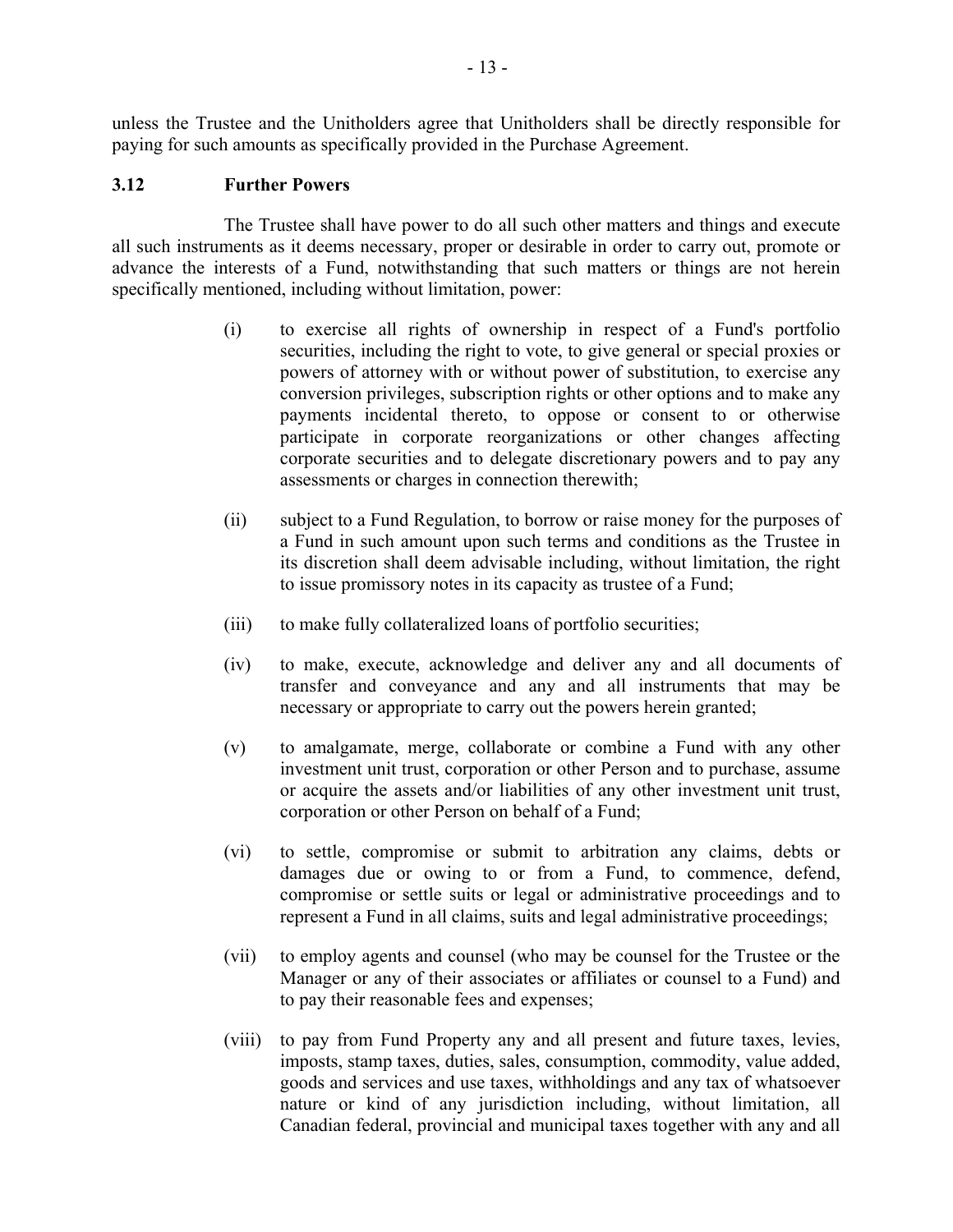interest charges and penalties and other payments of any nature or kind relating thereto;

- (ix) to make elections under the Tax Act as it deems to be in the best interests of a Fund and any or all Unitholders including, not to limit the generality of the foregoing, an election under section 259 of the Tax Act; and
- (x) to comply with any law now or hereafter in force applying to a Fund or Fund Property.

Any determination made by the Trustee in good faith as to what is in the interests of a Fund or any or all Unitholders shall be conclusive and binding upon the Unitholders of that Fund. In construing the provisions of this Master Declaration of Trust, the presumption shall be in favour of a grant of power to the Trustee. The Trustee shall not be required to obtain any court order to deal with Fund Property or to obtain legal or other professional advice as to any action pursuant hereto. Subject to section 9.2, the Trustee shall not be bound to act upon the advice or opinion of its counsel or counsel to a Fund or its other professional advisers.

### **3.13 Holding of Fund Property**

The Fund Property shall be held in the custody of the Trustee, a Custodian or Sub-Custodian as may be properly appointed by the Trustee. A Custodian shall be entitled to charge such fees as are normally charged by it for custodial services and it may, without diminishing its responsibility hereunder, appoint a chartered bank, trust company or other depository in Canada to hold any portion of the Fund Property. The Fund Property located in countries other than Canada shall be held by duly qualified Sub-Custodians.

#### **ARTICLE 4 – THE TRUSTEE**

#### **4.1 Qualification**

A Trustee shall hold office until its resignation or removal in accordance with the provisions of section 4.2 or its bankruptcy or other incapacity to exercise the duties of the office of a trustee. Any Trustee subsequently appointed or elected in accordance with section 4.2 shall hold office upon the same terms.

#### **4.2 Resignation**

The Trustee may resign from the trust created by this Master Declaration of Trust by an instrument in writing signed by it and delivered or mailed to Unitholders and any Manager in accordance with section 11.4 and such resignation shall be effective 90 days following the date such notices are delivered or mailed. Upon the resignation of the Trustee or its otherwise ceasing to be Trustee, the Trustee shall appoint and designate a successor Trustee and the Trustee shall be required to convey to the successor Trustee the Fund Property. If a successor Trustee has not been appointed within 45 days following the giving of notice by the Trustee of its resignation (or within 45 days following the Trustee's bankruptcy or other incapacity to exercise the duties of the office of a trustee), then, subject to applicable law, the Unitholders shall appoint and designate a successor Trustee within a further period of 45 days, failing which the Trust shall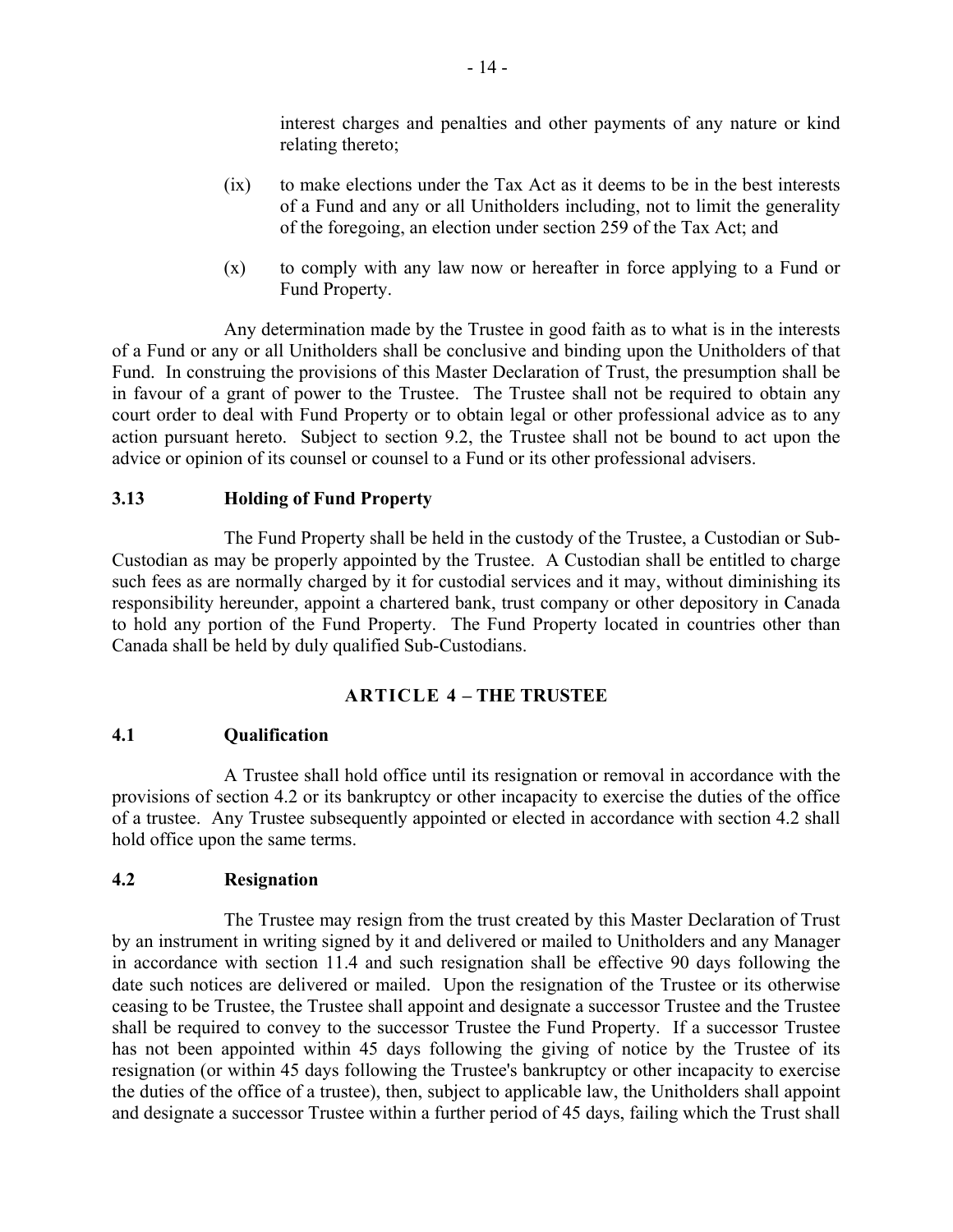be deemed to have been terminated pursuant to section 13.1. Upon the incapacity of the Trustee, its legal representatives shall execute and deliver on its behalf such documents as the foregoing conveyance may require.

### **4.3 Trustee May Have Other Interests**

- (a) Subject to Parts XXI and XXIII of the *Securities Act* (Ontario) and the investment restrictions of a Fund, without affecting or limiting the duties and responsibilities or the limitations, exculpations and indemnities provided in this Master Declaration of Trust, the Trustee is hereby expressly permitted:
	- (i) to be an associate or affiliate of a Person from whom the Fund Property has been or is to be purchased or to whom the Fund Property has been or is to be sold by the Fund;
	- (ii) to use, in other capacities, knowledge gained in its capacity as Trustee without liability in law or equity to the Manager, any Unitholders or the Fund;
	- (iii) to be, or to be an associate or affiliate of, any Person with whom a Fund contracts or deals with or which supplies services to a Fund including, without limitation, underwriters, financiers and counsel;
	- (iv) to acquire, hold and dispose of, for its own individual account, any property, real or personal, even if such property is of a character which could be held by the Fund, and to exercise all rights of an owner of such property as if it were not a trustee;
	- (v) to have personal business interests of any nature and to continue such business interests while Trustee including the rendering of professional or other services and advice to other persons for gain; and
	- (vi) to hold Units for its own account or for the account of its clients.
- (b) Subject to Parts XXI and XXIII of the *Securities Act* (Ontario), the Trustee is hereby expressly permitted (notwithstanding any liability which might otherwise be imposed by law or in equity upon it as a trustee) to derive direct or indirect benefit, profit or advantage from time to time as a result of dealing with a Fund or the relationships, matters, contracts, transactions, affiliations or other interests permitted above. The Trustee shall not be liable, at law or in equity, to pay or account to a Fund or to any Unitholder (whether acting individually or on behalf of all Unitholders as a class) or any Manager for any such direct or indirect benefit, profit or advantage, nor shall any such contract or transaction be void or voidable at the instance of a Fund or any Unitholder.

#### **4.4 Interests of Officers and Others**

Subject to Parts XXI and XXIII of the *Securities Act* (Ontario), any officer, employee, consultant or agent of or to the Fund, the Trustee or a Manager may, provided that any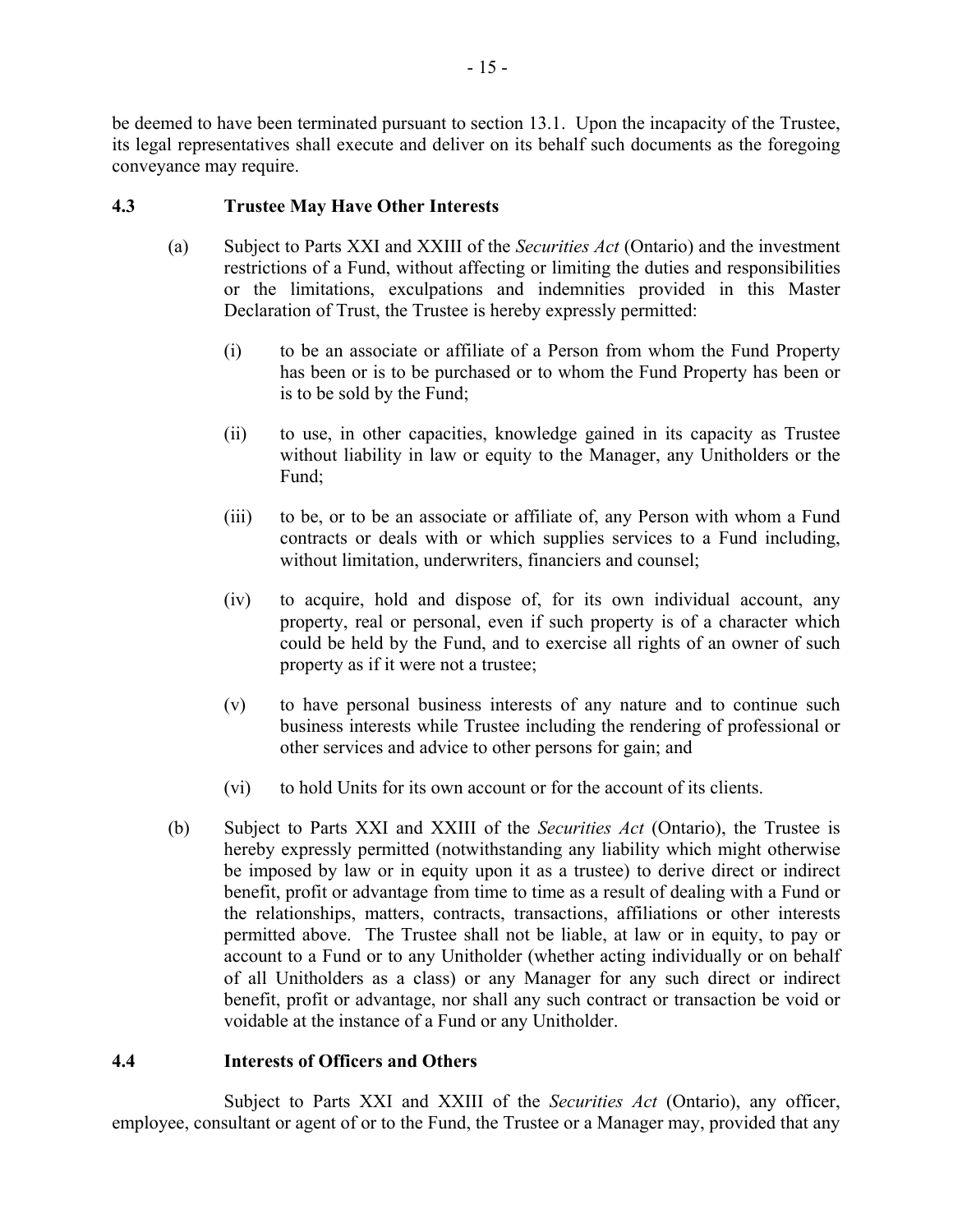document or disclosure required by law, by the AIMR Standards of Practice, or hereunder is delivered or made to the Unitholders or the Trustee, while so engaged:

- (a) acquire, hold and dispose of any property for its own individual account even if such property is of a character which could be held by a Fund and may exercise all rights of an owner of such property as if it were not an officer, employee, consultant or agent, as the case may be; and
- (b) have personal business of any nature and may continue such business interests for its own account including the rendering of professional or other services and advice to other persons for gain;

and such activities shall be deemed not to conflict with its duties as officer, employee, consultant or agent of or to the Fund, the Trustee or a Manager. Except as otherwise specifically agreed with a Fund, no such officer, employee, consultant or agent shall have any duty to present to a Fund any investment opportunity which may be received in any capacity other than as such officer, employee, consultant or agent. Failure to present to a Fund any such investment opportunity shall not make such officer, employee, consultant or agent liable in law or in equity to pay or account to the Fund or to any Unitholder (whether acting individually or on behalf of all Unitholders as a class) for any benefit, profit or advantage derived therefrom.

# **ARTICLE 5 - THE MANAGER**

#### **5.1 Retaining of Manager**

The Trustee may appoint one or more Persons (any such Person so appointed being hereinafter called a "Manager") to manage or direct certain affairs for a Fund. Except as hereinafter set forth or as prohibited by law, the Trustee may, in a manner consistent with its responsible management and control of a Fund and its Fund Property, delegate or transfer to such Manager or Managers such of its rights, powers, duties and responsibilities hereunder relating to management and administration of a Fund and Fund Property as it in its sole discretion may deem to be appropriate and grant to such Manager such authority as may be necessary or desirable in order to permit the Manager to exercise the rights or carry out the responsibilities so delegated or transferred; provided, however, that no such appointment, delegation, transfer or grant shall relieve the Trustee of its responsibilities hereunder. The Trustee shall be responsible for the compensation of any Manager so appointed.

#### **ARTICLE 6 - UNITHOLDERS**

#### **6.1 Meetings of Unitholders**

Meetings of the Unitholders of one or more Funds may be called at any time by the Trustee. The business which may be transacted at any meeting of Unitholders shall be only such business as such Unitholders are entitled to vote upon as provided in section 6.3. Meetings of Unitholders shall be held at the principal office of the Trustee in Toronto, Ontario or such other place as the Trustee may determine.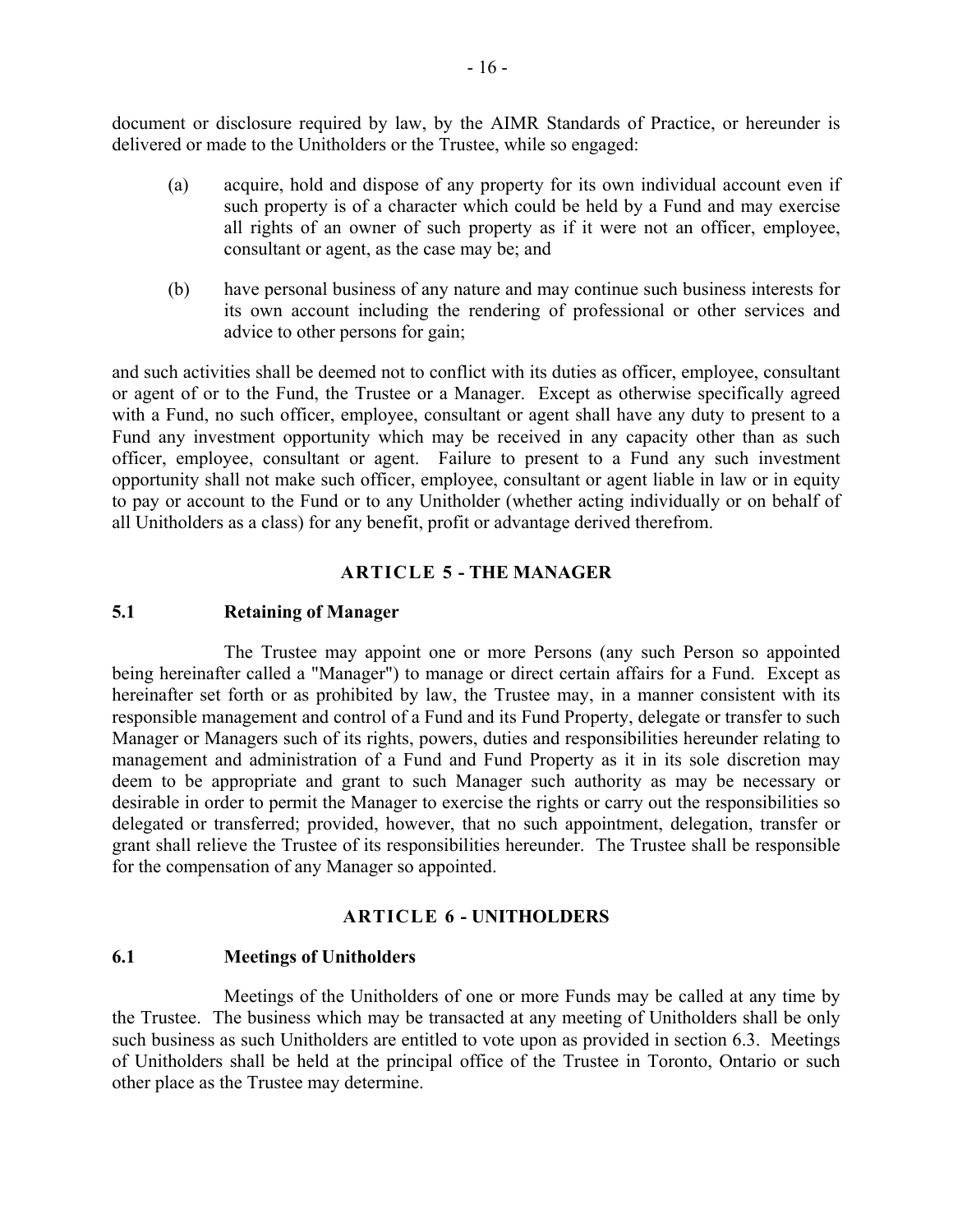### **6.2 Notice of Meetings, Quorum and Adjournment**

- (a) Notice of all meetings of Unitholders shall be given by mail to each Unitholder entitled to attend and vote thereat at the Unitholder's address of record, mailed at least 21 days and not more than 50 days before the meeting, subject to any applicable legislation, regulations, rules and policy statements. Such notice shall state the time when and the place where the meeting is to be held and shall specify, in general terms, the nature of the business to be transacted thereat. Any adjourned meeting may be held as adjourned without further notice. The accidental omission to give notice to or the non-receipt of notice by a Unitholder shall not invalidate any meeting of Unitholders or any action taken by the Unitholders at such meeting. Any Unitholder or a duly appointed proxy may waive any notice required to be given under the provisions of this paragraph and such waiver, whether given before, during or after the meeting shall cure any default in the giving of notice.
- (b) At any meeting of the Unitholders a quorum shall consist of one person present in person holding personally or representing as proxies not less than 10% of the outstanding Units entitled to be voted at the meeting. In the event of such quorum not being present on the date for which the meeting is called within half an hour of the time appointed for the holding of such meeting, the meeting shall stand adjourned to such date, being not less than 14 days later, and at such place and time as may be appointed by the Chairman of the meeting. If at such adjourned meeting a quorum is not present within half an hour of the time appointed the Unitholders present either personally or by proxy shall be deemed to constitute a quorum and any business may be brought before or dealt with at such an adjourned meeting which might have been brought before or dealt with at the original meeting in accordance with the notice calling same.
- (c) The Chairman of any meeting of Unitholders shall be designated by the Trustee. The Chairman may or may not be or represent a Unitholder.

# **6.3 Voting Rights of Unitholders**

- (a) At all meetings of Unitholders of a Fund, each holder of Units entitled hereunder to vote thereat shall be entitled to one (1) vote for each whole Unit held. Fractions of Units shall not be entitled to vote. At meetings of Unitholders of more than one Fund, Unitholders shall be entitled to one vote for each \$1,000 of Net Asset Value (as at a Valuation Date to be determined by the Trustee) represented by Units held.
- (b) Notwithstanding any other provision of this Master Declaration of Trust, at any meeting of Unitholders of a Fund, the Unitholders shall be entitled to vote only upon such matters as the Trustee determines, which matters, not to limit the foregoing, shall include the following matters:
	- (i) to effect an amendment to this Master Declaration of Trust or applicable Fund Regulation as provided in section 12.1;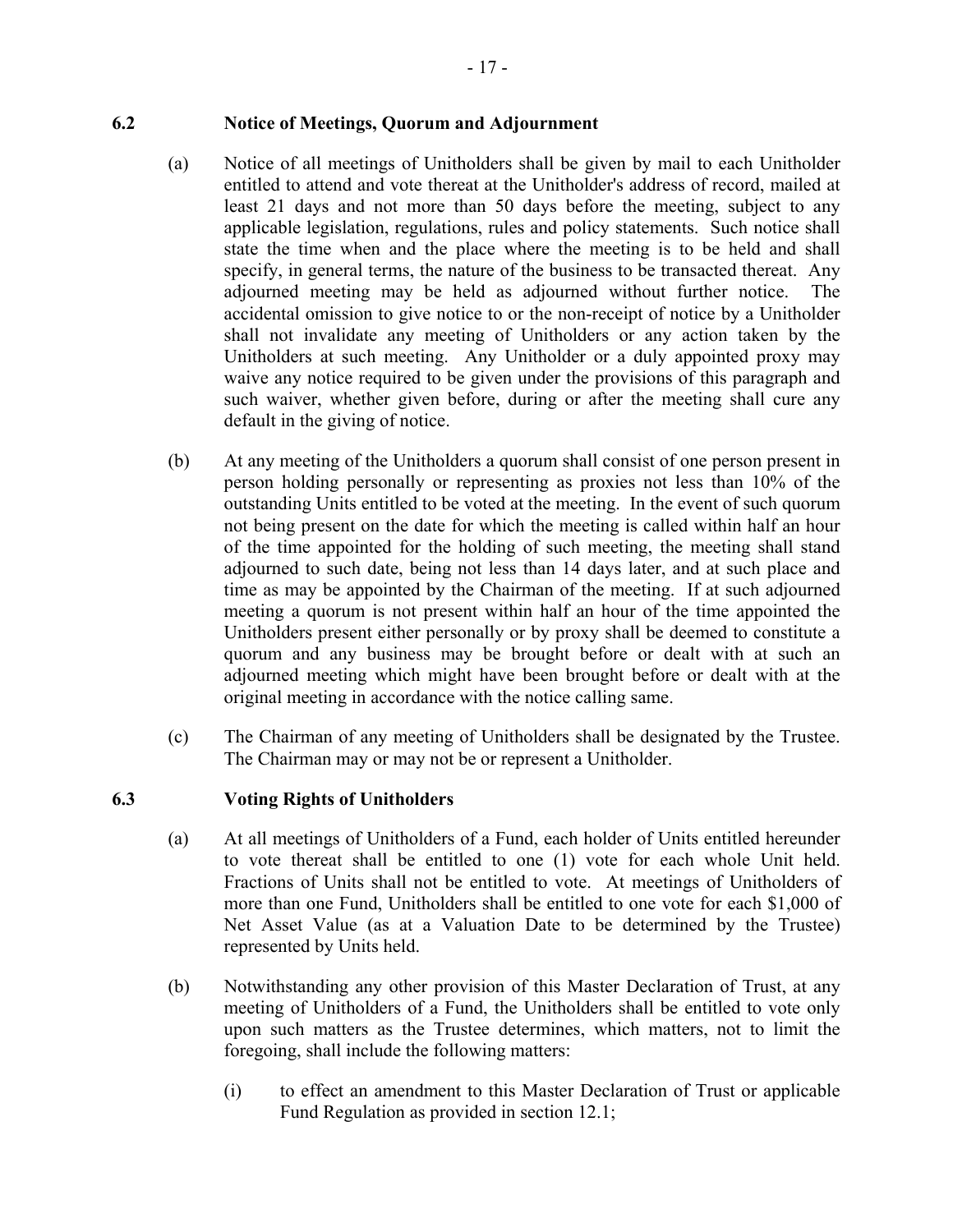- (ii) to appoint new auditors of a Fund or remove the existing auditors of a Fund as provided in section 7.3;
- (iii) to appoint a new Trustee in the event the resigning Trustee fails to appoint a successor Trustee as pointed in section 4.2; or
- (iv) such matters as are required to be approved by Unitholders of a Fund under any applicable legislation, regulation, policy statements or rules;

and Unitholders of a Fund shall be entitled to a separate class vote to effect an amendment to the Fund Regulation of the Fund in which they are Unitholders, where required by section 12.1.

- (c) Any approval given by the affirmative vote of at least a majority of the votes cast in respect of the matters specified above at a duly constituted meeting shall be deemed to have been duly given.
- (d) A declaration by the Chairman of a duly constituted meeting as to the results of any vote, by ballot or otherwise, shall be deemed to be the decision of the meeting.
- (e) Except with respect to the matters specified in this section 6.3, no action taken by Unitholders at any meeting or otherwise shall, in any way bind any Fund, the Trustee or any Manager.

# **6.4 Record Date for Meetings and Other Matters**

The Trustee may fix a time and date as the record date for the determination of Unitholders entitled to receive notice of and to vote at any meeting of Unitholders, which record date (the "Record Date") shall be, subject to any applicable legislation, regulations, policies, not more than 60 days and not less than 14 days before the date of the meeting. Any Unitholder who was a Unitholder at the close of business on the Record Date shall be considered a Unitholder for notice or voting purposes as the case may be, even though she may have sold or redeemed her Units subsequent to such record date. Any person purchasing Units after the Record Date shall not be entitled to vote in respect of such Units at a meeting or any adjournment thereof. Unless otherwise provided, the Trustee may also fix a date not more than 45 days prior to the date of any distribution or other action as a record date for the determination of Unitholders entitled to receive such distribution or to be treated as Unitholders of record for purposes of such other action.

# **6.5 Proxies**

At any meeting of Unitholders, any holder of Units entitled to vote thereat may vote by means of a proxy appointing a Person, who need not be a Unitholder, as the Unitholder's nominee to attend, act and vote at the meeting in the manner, to the extent and with the power conferred by the proxy; provided, however, that no proxy shall be voted at any meeting unless it shall have been placed on file with the Trustee, or with such other officer or agent of a Fund as the Trustee may direct, prior to the commencement of such meeting. If approved by the Trustee, proxies may be solicited by a Fund naming one or more of the officers of the Trustee or Manager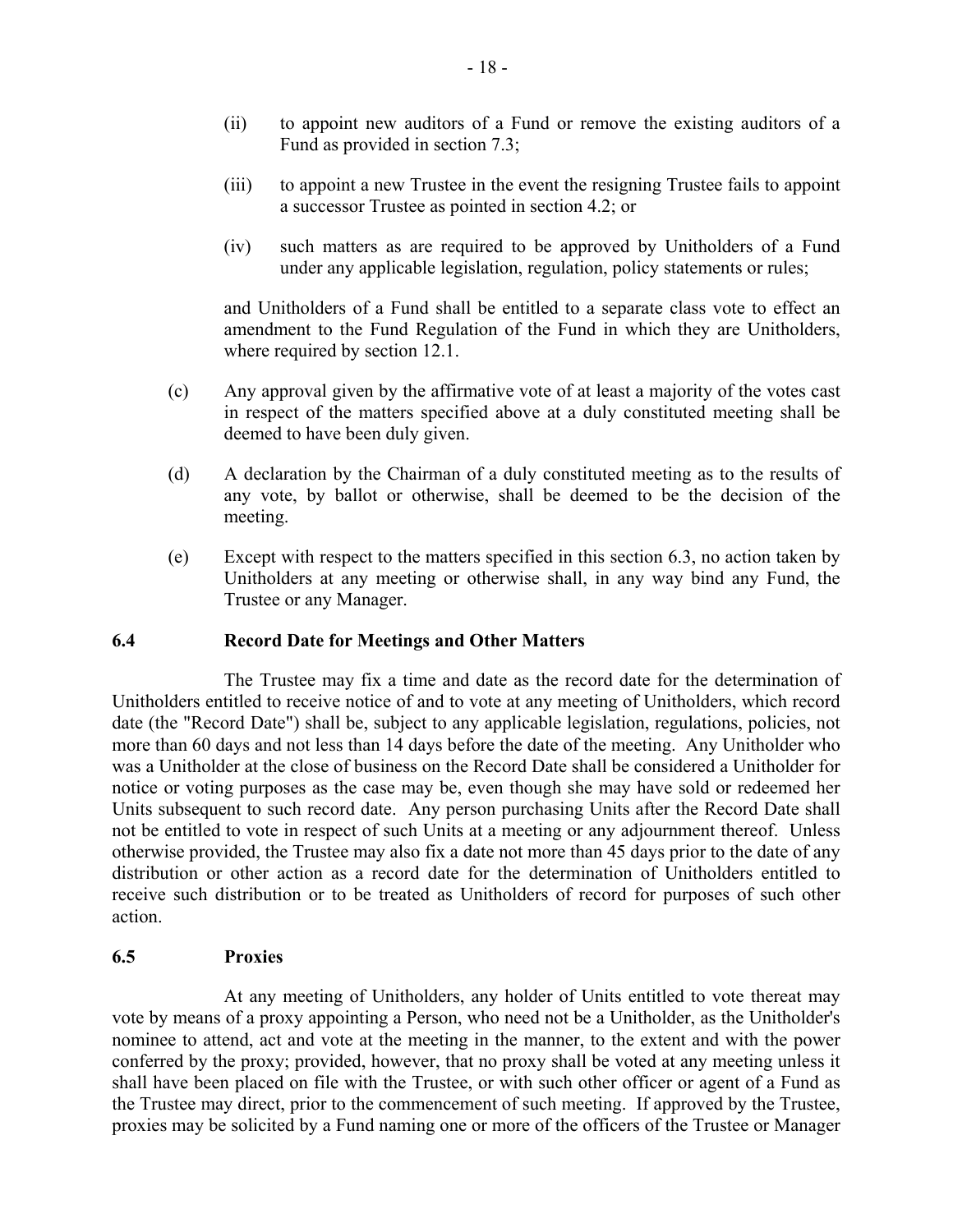as proxy. The cost of such solicitation may be paid out of Fund Property. When any Unit is held jointly by several Persons, any one of them may vote at any meeting in person or by proxy in respect of such Unit, but if more than one of them shall be present at such meeting in person or by proxy and such joint owners or their proxy so present disagree as to any vote to be cast, such vote shall not be received in respect of such Unit. The instrument appointing any proxy shall be in such form and executed in such manner as the Trustee may from time to time determine.

# **6.6 Status of Unitholders**

No Unitholder may be a "non-resident" of Canada within the meaning of the Tax Act or otherwise a "designated beneficiary" within the meaning of the Tax Act. No Unitholder shall change its status or transfer or purport to transfer its Units to any Person if such change or transfer would have the effect of making the Unitholder, or the transferee, a "designated beneficiary" within the meaning of the Tax Act. The Trustee shall have the power from time to time to request from each Unitholder evidence as to its status, in order to determine whether the Unitholder is a "designated beneficiary" under the Tax Act. In the event of such change, transfer or purported transfer or the refusal of the Unitholder to provide such evidence forthwith the Trustee has the power to require the Unitholder to redeem its Units in accordance with the provisions of section 10.4, mutatis mutandis.

# **6.7 Written Resolution**

Any business which may be conducted at a meeting of Unitholders of a Fund may be approved by a resolution in writing in lieu thereof. Notice of such resolution shall be given to all Unitholders of a Fund and approval of such resolution shall be evidenced by the signature on any such resolution or counterpart thereof by the required percentage of Unitholders of the Fund for the matter to be determined.

# **6.8 Trustee and Manager as Unitholders**

The Trustee and Manager may be Unitholders.

# **ARTICLE 7 - ACCOUNTS, RECORDS, REPORTS AND AUDITORS**

# **7.1 Accounts**

The Trustee shall keep accurate accounts of all investments, receipts and disbursements and other transactions in connection with each Fund and such records shall be maintained at the principal office of the Trustee and shall be open to inspection during usual business hours of the Trustee by a Unitholder of such Fund or its duly authorized representative. Upon payment of the reasonable charges of the Trustee, Unitholders shall have the right to obtain copies of records maintained by the Trustee in respect of the Fund in which Units are held by any such Unitholder.

# **7.2 Financial Statements**

(a) Financial statements for each Fund shall be prepared by the Trustee as at the end of the Fiscal Year in accordance with generally accepted accounting principles and shall be reported on by the auditors of such Fund. The Trustee shall also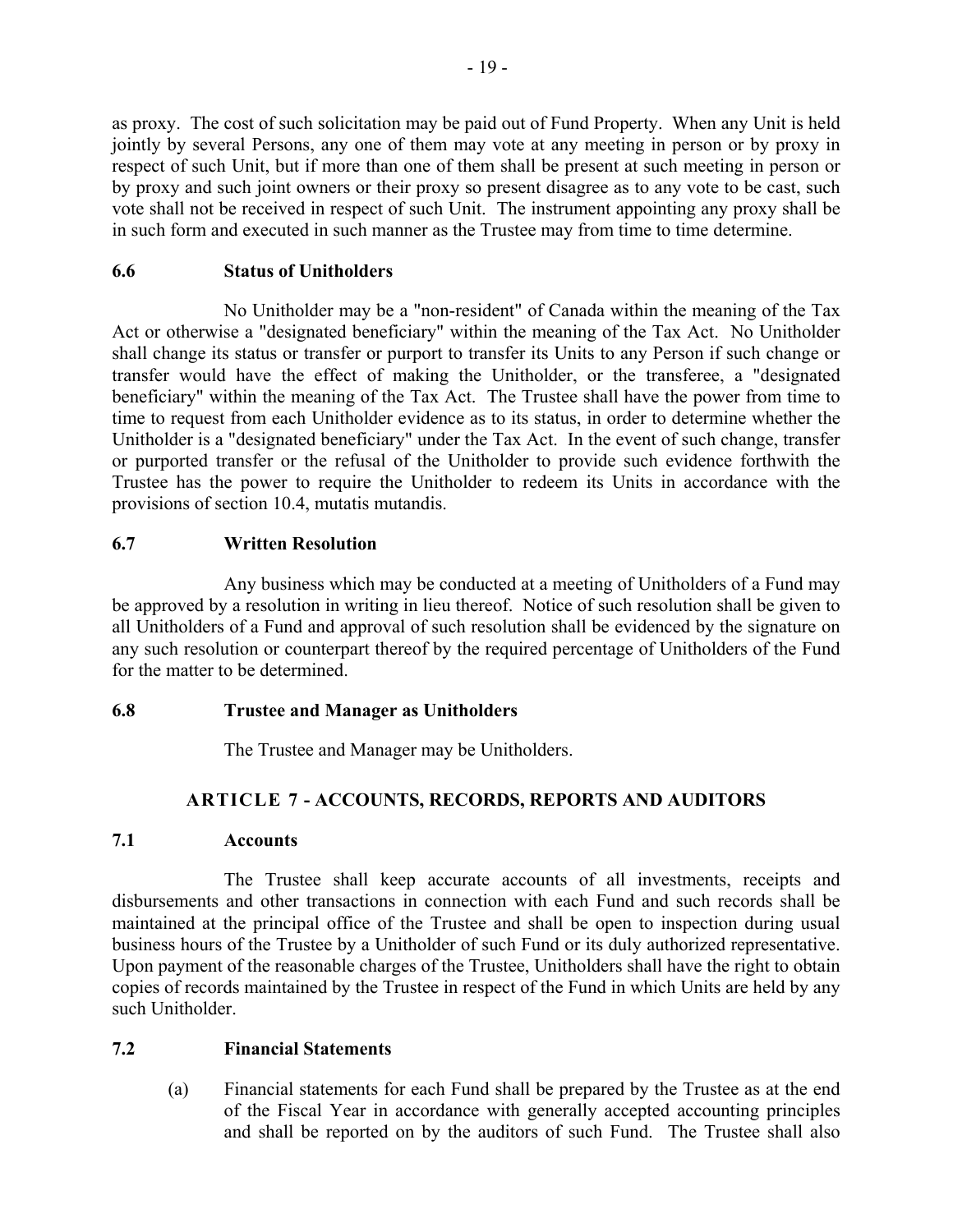prepare such additional unaudited financial statements for each Fund as may be required by the Trustee or by any regulatory authorities in any jurisdiction in which Units of a Fund are held by Unitholders. A copy of the audited financial statements of a Fund for each Fiscal Year shall be forwarded within 140 days after the end of the Fiscal Year to which they refer to each Unitholder of record of the Fund as at the close of business on a date selected by the Trustee which shall be no earlier than the  $30<sup>th</sup>$  day preceding the date such statements are sent.

- (b) Semi-annual unaudited financial statements for each Fund will be mailed within 60 days of the end of the fiscal period to which they relate to each Unitholder of record as at the close of business on a date selected by the Trustee which shall be no earlier than the  $30<sup>th</sup>$  day preceding the date such statements are sent.
- (c) In the event of the resignation or removal of the Trustee or Manager or the termination of a Fund, the Trustee shall, within 90 days of such event, furnish audited financial statements as at the date of such resignation, removal or termination.
- (d) The Trustee shall prepare income tax returns and forms and provide related information as required for each Fund and each Unitholder and file any such documents on behalf of each Fund or Unitholder.
- (e) Each Unitholder will be advised annually of any income distributions made that year and annually of the annual amount of income distributions and capital gain distributions, if any, paid or payable to such Unitholder.

# **7.3 Auditors**

- (a) The Trustee shall from time to time appoint a firm of professional accountants licensed to practice public accounting in Ontario to act as the Auditors of the Fund, to make a report to the Trustee and the Unitholders on the annual financial statements of each Fund and to fulfil such other responsibilities as they may be properly called upon to assume.
- (b) The Auditors may at any time resign or be removed by the Trustee with the approval of a majority of the votes cast by Unitholders at a meeting of Unitholders duly called for the purpose and, upon the resignation or the removal of the Auditors as aforesaid, new auditors shall be appointed by the Trustee with the approval of a majority of votes cast by Unitholders at a meeting duly called for the purpose.

#### **7.4 Records**

The Trustee, or a Manager on its behalf, shall keep financial records and books similar to those required to be maintained by a corporation incorporated under the Canada Business Corporations Act. Such records will include a copy of the Master Declaration of Trust, each Fund Regulation, and any amendments thereto and minutes of meetings of Unitholders. Such records will be maintained by the Trustee, or the Manager on its behalf, at the principal office of the Fund. Unitholders shall have the right to examine such records during the usual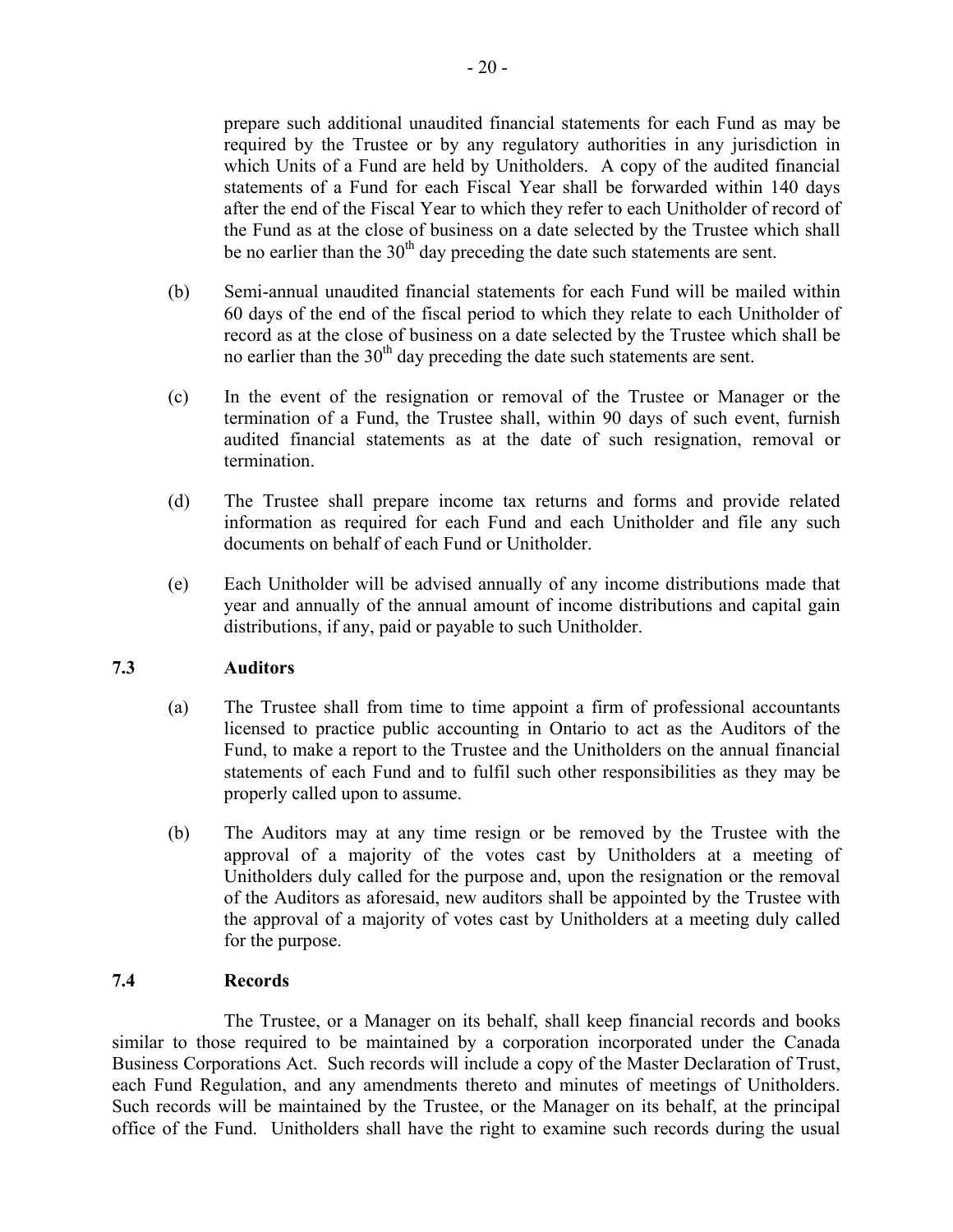business hours of the Trustee. On payment of the reasonable charges of a Fund therefor, Unitholders shall have the right to obtain copies of such records.

### **ARTICLE 8 - DISTRIBUTIONS TO UNITHOLDERS**

#### **8.1 Computation and Distribution of Income and Net Realized Capital Gains**

Except as otherwise provided in a Fund Regulation, the computation and distribution of net income and net realized capital gains for each Fund shall be made in accordance with this Article 8 by the Trustee or by any Person to which the Trustee delegates the responsibility in accordance with this Master Declaration of Trust.

#### **8.2 Computation of Income**

The net income or loss of a Fund for a period shall be computed in accordance with the provisions of the Tax Act regarding the calculation of net income for tax purposes (other than paragraph  $82(1)(b)$  and subsection  $104(6)$  thereof); provided, however:

- (a) unless the Tax Act otherwise requires, interest income, including any discount, bonus or premium that would be treated as income for the purposes of the Tax Act, shall be computed on an accrual basis and shall be deemed to accrue from day to day; and
- (b) capital gains and capital losses (as defined in the Tax Act) shall be excluded.

# **8.3 Computation of Net Realized Capital Gains**

The net realized capital gains of a Fund for a period means the aggregate of the capital gains realized by the Fund during the period less the aggregate of the capital losses realized by the Fund during such period, all as determined for the purposes of the Tax Act.

# **8.4 Distribution of Net Income and Net Realized Capital Gains**

The Trustee, or any Person to which responsibility is delegated, may, on any Valuation Date, or at such times as may otherwise be provided in any Fund Regulation, make payable to the Unitholders of a Fund, all or part of the net income or net realized capital gains of the Fund for the portion of the Taxation Year ending on the Valuation Date to the extent not previously made payable, pro rata in accordance with the number of Units held on such Valuation Date (before giving effect to subscriptions or redemptions to be implemented as of such Valuation Date and to the reinvestment of amounts payable on such Valuation Date).

#### **8.5 Automatic Distributions**

Subject to section 8.6, on the last Valuation Date of each Taxation Year, an amount equal to the net income of a Fund for such Taxation Year not previously made payable in the Taxation Year, less the amount of any "non-capital losses" as defined in the Tax Act of the Fund carried forward, shall be automatically payable to Unitholders in the Fund, pro rata in accordance with the number of Units held on such Valuation Date (before giving effect to subscriptions or redemptions to be implemented as of such Valuation Date and to the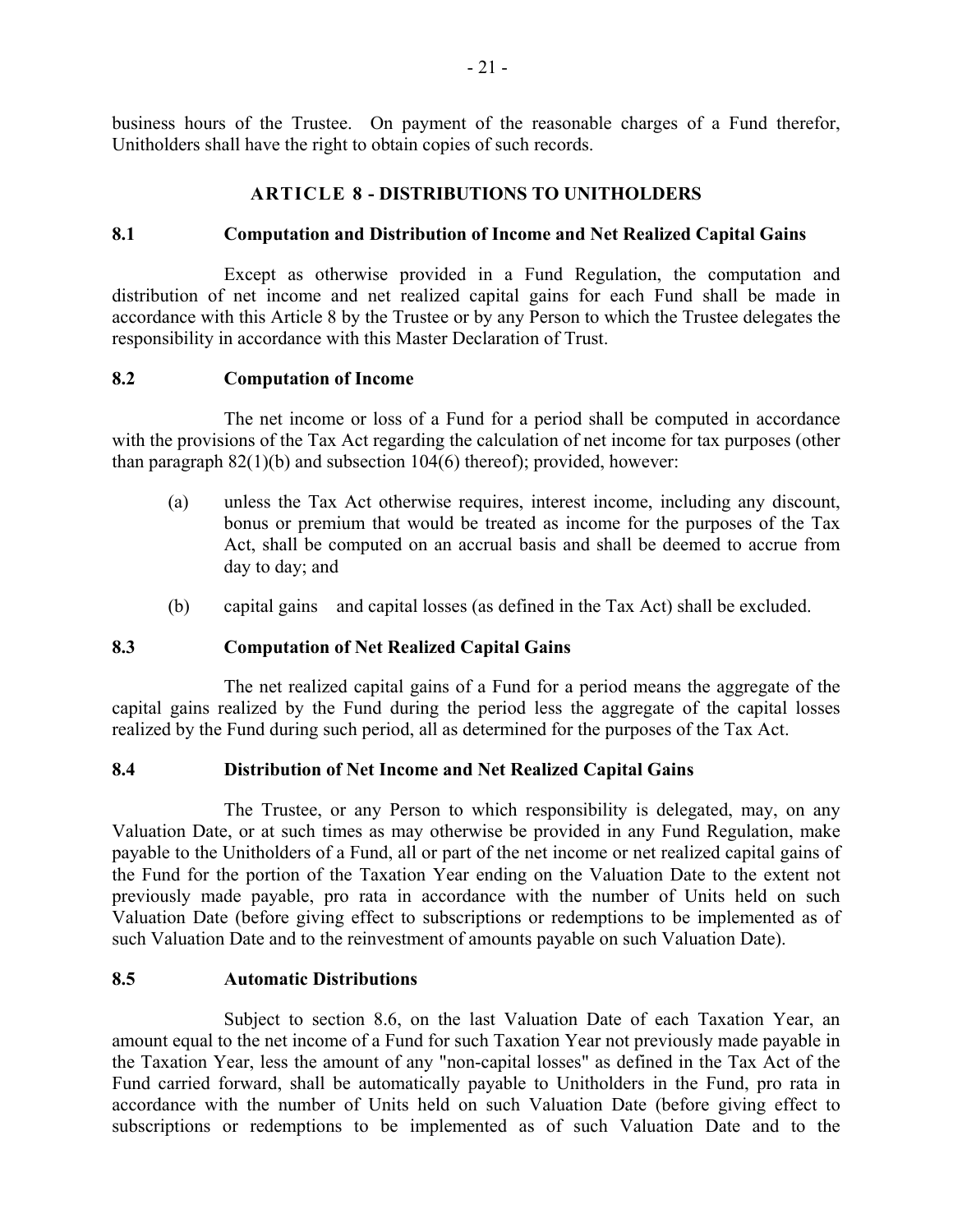reinvestment of amounts payable on such Valuation Date). In addition, subject to section 8.6, on the last Valuation Date of each Taxation Year, an amount equal to the net realized capital gains of a Fund for such Taxation Year not previously made payable in the Taxation Year shall be automatically payable to Unitholders in the Fund pro rata in accordance with the number of Units held on such Valuation Date (before giving effect to subscriptions or redemptions to be implemented as of such Valuation Date and to the reinvestment of amounts payable on such Valuation Date) except to the extent that:

- (a) net realized capital gains retained by the Fund would not be subject to tax in the Fund by reason of the net loss of the Fund for the Taxation Year or the carryforward of "net capital losses" as defined in the Tax Act;
- (b) net realized capital gains retained by the Fund would not be subject to tax in the Fund by reason of the carry forward of "non-capital losses" as defined in the Tax Act, provided that the Trustee exercises its discretion to so apply such loss carry forwards before the end of the Taxation Year; or
- (c) any tax payable on net realized capital gains retained by the Fund would be immediately recoverable by it.

Subject to section 8.6, a Unitholder shall be entitled on the last Valuation Date of the Taxation Year to enforce payment of all amounts payable to the Unitholder pursuant to this section 8.5. For greater certainty, it is hereby declared that it is the intention of the Trustee that sufficient income and net realized capital gains of each Fund be payable to Unitholders in each Taxation Year so that no Fund is liable to tax under Part I of the Tax Act (other than tax payable on net realized capital gains that is immediately recoverable by a Fund).

# **8.6 December 15 Year End Election**

If a Fund qualifies as a mutual fund trust under the Tax Act and the Trustee determines that it is appropriate to do so, the Fund may elect pursuant to subsection 132.11(1) of the Tax Act that its Taxation Year in respect of which the election is made, and each Taxation Year thereafter, end on December 15 of a calendar year rather than December 31. If such election is made, the amounts payable pursuant to section 8.5 in respect of the net income and net realized capital gains of the Fund for a Taxation Year shall be calculated having regard to subsections 132.11(2) and (3) of the Tax Act and shall be payable to Unitholders on such Valuation Date (before giving effect to subscriptions or redemptions to be implemented as of such Valuation Date and to the reinvestment of amounts payable on such Valuation Date) as is determined by the Trustee that is in the period December 15 to December 31, inclusive, and in any event, not later than December 31, of the calendar year in which the Taxation Year ends and each such Unitholder shall be entitled to enforce payment of such amounts payable to the Unitholder on such Valuation Date.

#### **8.7 Payment of Distributions**

Unless the Unitholder of a Fund otherwise directs in writing and complies with any other conditions prescribed by the Trustee for cash distributions or it is otherwise required by law in the case of the Unitholder, in which case payment will be made in cash, a Unitholder's share of net income or net realized capital gains payable to the Unitholder on a Valuation Date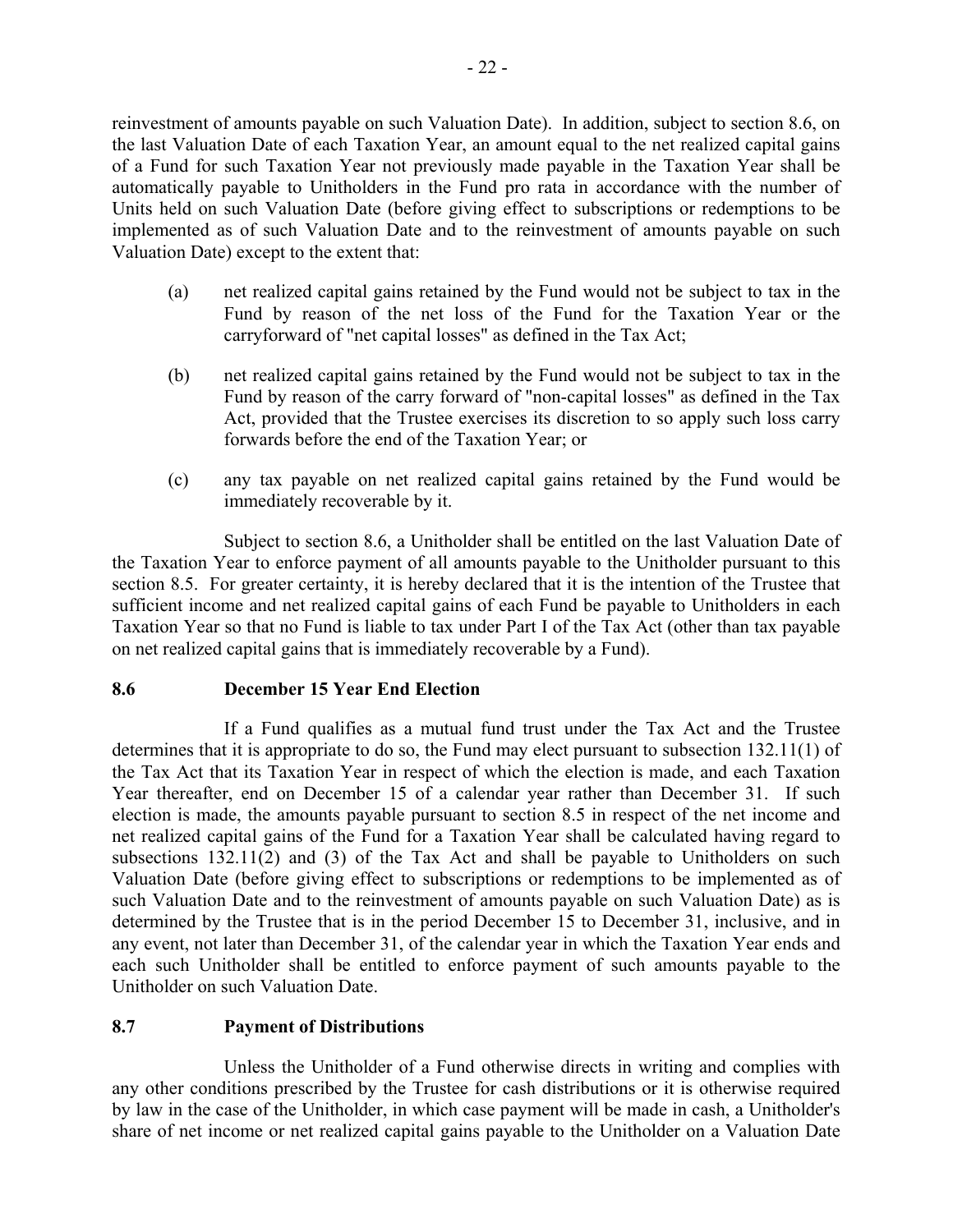pursuant to section 8.4, section 8.5 or section 8.6 (less any amount which represents taxes withheld under the laws of a country other than Canada and less any amount required to be withheld under the laws of Canada) shall be paid to the Unitholder on such Valuation Date through reinvestment in additional Units of the Fund at a price per Unit equal to the Net Asset Value per Unit on such Valuation Date. Cash distributions shall be made in Canadian dollars unless the Trustee otherwise determines.

#### **8.8 Uncollected Income**

In any case where a Fund fails to receive accrued income paid to Unitholders of the Fund, the Trustee shall have the right to recover or arrange for the recovery of such income from such Unitholders.

### **8.9 Use of Capital**

For greater certainty, the Trustee may encroach upon and pay from the capital of the Fund an amount payable under this Article 8 if the net income of the Fund, calculated without regard to the provisions of the Tax Act, is insufficient to permit payment of the amount so payable.

### **8.10 Additional Distributions, Designations and Determinations of Amounts for Tax Purposes**

The Trustee may make, or may arrange for the making of, on such date or dates and in such manner as it determines, such additional distributions of monies or properties of a Fund and make such designations, determinations and allocations for tax purposes of amounts or portions of amounts which it has received, paid, declared payable or allocated to Unitholders of a Fund and of expenses incurred by a Fund and of tax deductions to which a Fund may be entitled as the Trustee may in its discretion determine.

# **8.11 Foreign Taxes**

For greater certainty, taxes withheld or paid under the laws of a country other than Canada in respect of income or net realized capital gains of a Fund payable hereunder to a Unitholder of the Fund shall be considered to have been paid on behalf of such Unitholder.

# **ARTICLE 9- LIMITATION OF LIABILITY**

# **9.1 Limitation of Liability of Unitholders**

Except for fees for services payable directly by a Unitholder pursuant to the terms of the relevant Purchase Agreement, no Unitholder shall be subject to any personal liability whatsoever, due solely by reason of being a Unitholder, in tort, contract or otherwise, to any Fund or to the other Unitholders, the Trustee or any Manager, to the officers, employees or agents of any Fund or any of them, or any other Person in connection with Fund Property or the obligations or affairs of a Fund. All such other Unitholders, the Trustee, Manager, Custodian, Sub-Custodian and their officers, employees or agents and those of the Fund, or any of them, and any such other Person shall look solely to Fund Property for satisfaction of claims of any nature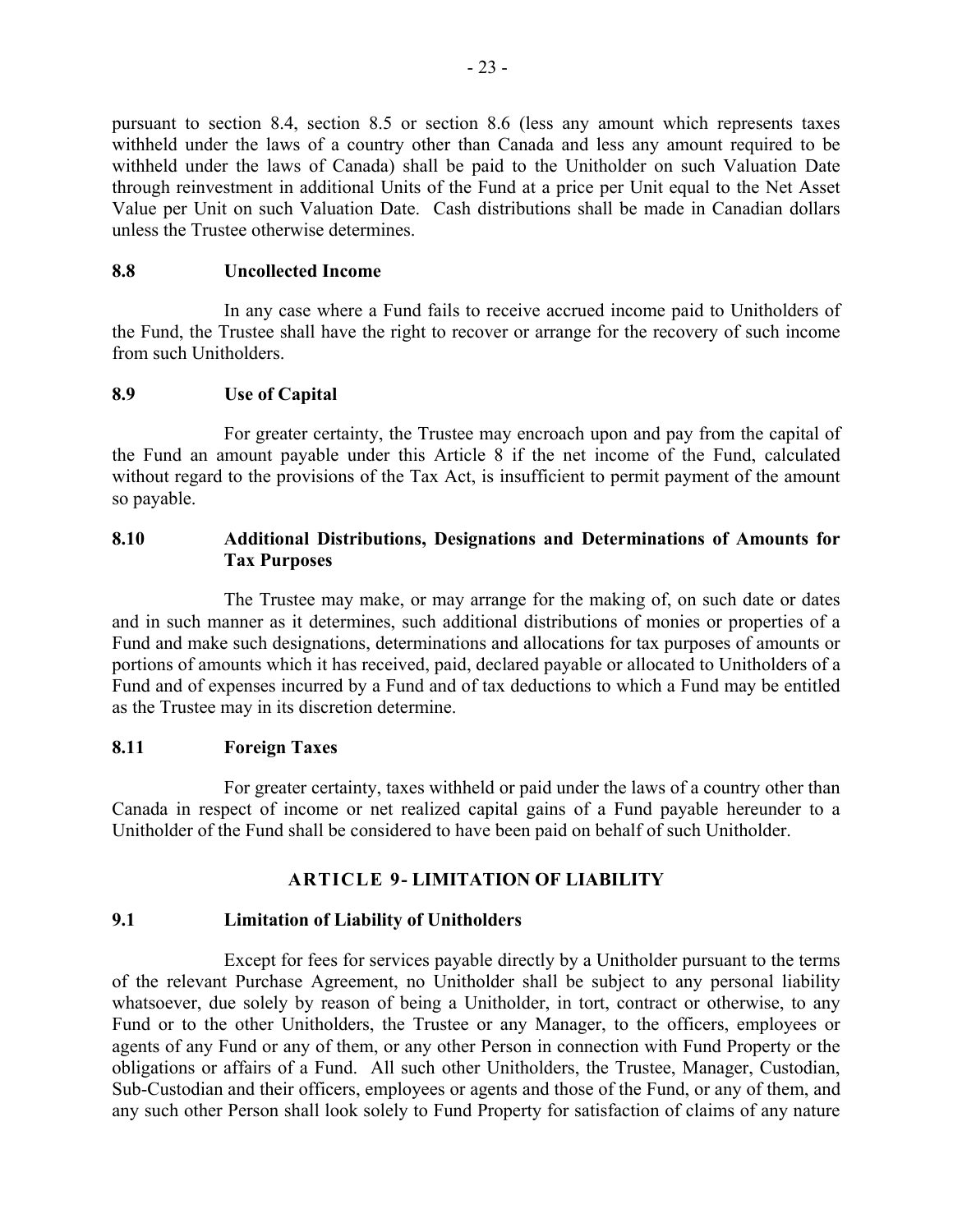# **9.2 Limitation of Liability of the Trustee and Others**

Neither the Trustee, any Manager, nor any director, officer, employee or agent thereof or any Fund (collectively the "Responsible Parties") shall be subject to any liability whatsoever, in tort, contract or otherwise, in connection with Fund Property or the affairs of a Fund, including without limitation in respect of any loss or diminution in value of the Fund Property, to a Fund or to any Responsible Party or to Unitholders, or any of them, or to any other Person for anything done or permitted to be done by any of them including, without limitation, the failure to compel in any way any former or acting Trustee to redress any breach of trust in respect of the execution of the duties of its office or in respect of the affairs of a Fund, except only that arising from its own dishonesty, bad faith, wilful misconduct, gross negligence or reckless disregard of duty. The Responsible Parties, in doing anything or permitting anything to be done in respect of the execution of the duties of their offices or in respect of the affairs of a Fund, are and shall be conclusively deemed to be acting as Trustee, Manager, directors, officers, employees or agents as the case may be, of a Fund and not in their own individual capacities. Except to the extent provided in this section 9.2, no Responsible Party shall be subject to any personal liability for any debts, liabilities, obligations, claims, demands, judgments, costs, charges or expenses against or with respect to a Fund arising out of anything done or permitted by any of them to be done in respect of the execution of the duties of their office or for or in respect of the affairs of a Fund. Each Fund shall be solely liable therefor and resort shall be had solely to the Fund Property for the payment or performance thereof. Notwithstanding the foregoing, all Responsible Parties shall exercise the powers and discharge the duties of their respective offices honestly, in good faith and in the best interests of the respective Fund and, in connection therewith, shall exercise the degree of care, diligence and skill that a reasonably prudent person would exercise in the circumstances. The Trustee shall not be liable for the acts or omissions of any Manager or any other Person to whom responsibilities in respect of a Fund are delegated, unless the Trustee is held to be grossly negligent in the choice of such Person or in such delegation.

# **9.3 Indemnification**

(a) Each Fund shall indemnify and save harmless the Unitholders of such Fund and each of them and each of their legal personal representatives from and against any and all claims, demands, costs, charges, expenses, liabilities and obligations, whether they proceed to judgment or are compromised or otherwise brought to a conclusion, to which such Unitholders may become subject solely by reason of their being or having been Unitholders. A Fund shall pay or reimburse such Unitholders for all legal and other costs, charges and expenses reasonably incurred by them in connection with any and all such claims, demands, costs, expenses, liabilities and obligations; provided, however, that a Fund shall have no liability to reimburse the Unitholders or any of them for taxes of any kind assessed against them by reason of their ownership of Units, nor for any losses suffered by reason of changes in the value of Fund Property.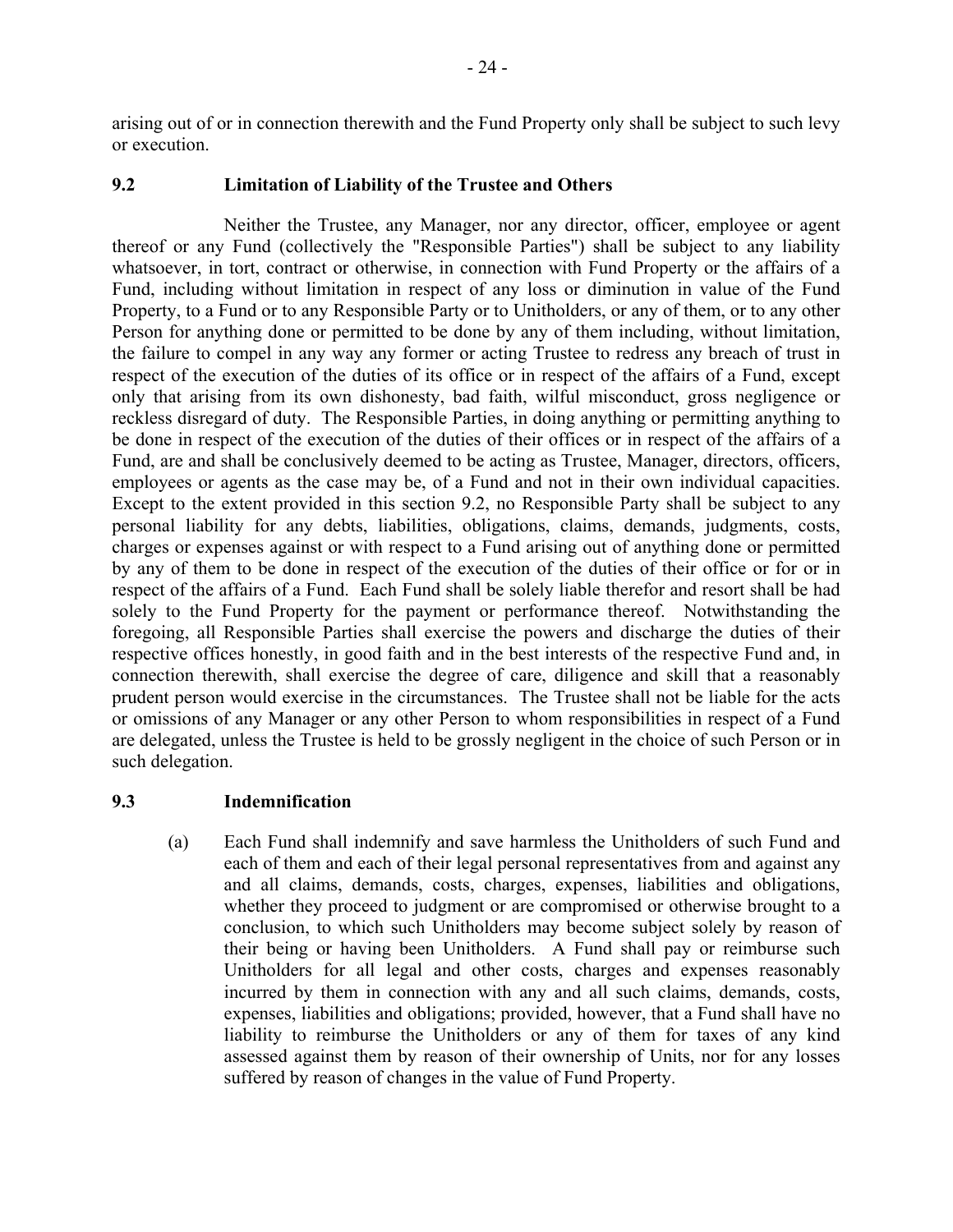- (b) Each Fund shall indemnify and save harmless the Responsible Parties and other Persons who undertake any action, obligation or responsibility on behalf of a Fund and each of them and each of their heirs, executors, administrators and other legal representatives from and against:
	- (i) any liability and all costs, charges and expenses that they or any of them sustain or incur in respect of any claim, action, suit or proceeding that is proposed or commenced against them or any of them for or in respect of anything done or permitted or omitted to be done by them or any of them in respect of the execution of the duties of their respective offices; and
	- (ii) all other costs, charges and expenses that they or any of them sustain or incur in respect of the affairs of the Fund;

provided, however, that no Person shall be indemnified by a Fund in respect of any liability, cost, charge or expense arising from its own dishonesty, bad faith, wilful misconduct, gross negligence or reckless disregard of duty. No right of indemnity or reimbursement granted herein may be satisfied except out of the Fund Property and no Unitholder shall be personally liable to any Person with respect to any claim for indemnity or reimbursement or otherwise.

(c) The Trustee shall be fully protected in relying upon any instruments or directions given by an officer or director of any Manager, Custodian or Sub-Custodian or by a broker or any Unitholder, or by such other parties as may be authorized by a Fund to give instructions or directions to the Trustee. If required by the Trustee, any such party shall file with the Trustee a certificate of incumbency setting forth the names of parties authorized to give instructions or directions to the Trustee together with specimen signatures of such persons and the Trustee shall be entitled to rely on the latest certificate of incumbency filed with it. The Trustee, any Manager, Custodian and Sub-Custodian shall each be fully protected in acting upon any instrument, certificate or paper believed by it to be genuine and signed or presented by the proper person or persons, and they shall be under no duty to make any investigation or inquiry as to any statement contained in any such writing, but may accept the same as conclusive evidence of the truth and accuracy of the statements therein contained.

#### **9.4 Provisions Regarding Liability**

Any written instrument creating an obligation of a Fund shall be conclusively deemed to have been executed by the Trustee or any Manager only in its or their capacity as trustee or manager. Any written instrument creating an obligation of a Fund shall refer to this Master Declaration of Trust and contain a provision to the effect that the obligations thereunder are not personally binding upon, nor shall resort be had to the private property of any Responsible Party or any Unitholders, but that the Fund Property or a specific portion thereof only shall be bound, and may contain any further provision which they or it may deem appropriate. The omission of such provision in any such written instrument shall not operate to impose personal liability on any of the Trustee or any Manager or the Unitholders, directors, officers, employees or agents of a Fund or of the Trustee or Manager.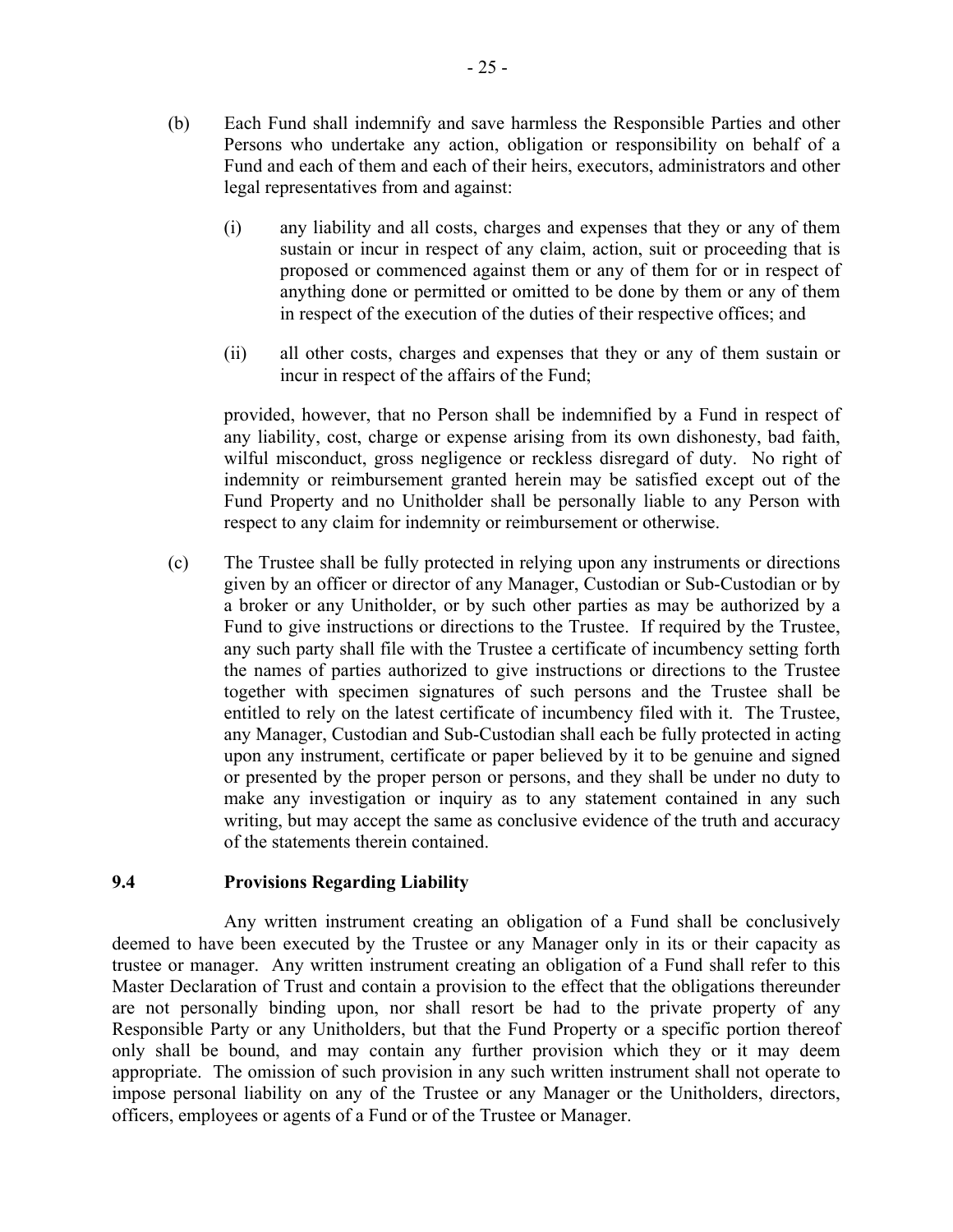#### **9.5 Apparent Authority**

No purchaser, lender, registrar or other Person dealing with the Trustee or any Manager or any director, officer, employee or agent of a Fund or of the Trustee or any Manager shall be bound to make any enquiry concerning the validity of any transaction purporting to be made by the Trustee or any Manager or by such director, officer, employee or agent or make inquiry concerning or be liable for the application of money or property paid, loaned or delivered to or on the order of the Trustee or any Manager or of such director, officer, employee or agent.

### **9.6 Limitation of Liability of the Trustee and Others Respecting Tax Consequences**

Neither the Trustee, any Manager nor any director, officer, employee or agent thereof or of a Fund (collectively, the "Responsible Parties") shall be subject to any liability whatsoever, in tort, contract, equity or otherwise, in connection with any taxes paid or payable by a Unitholder of a Fund or any change in the tax status of a Unitholder in a Fund. The Responsible Parties shall not give, and shall not be taken to have given, tax advice to any Unitholder or prospective Unitholder.

### **ARTICLE 10 - UNITS**

#### **10.1 Units**

- (a) The beneficial interest in the rights and interests of each Fund shall be divided into Units.
- (b) Subject to any Fund Regulation, the Units of each Fund shall be all of one class, without par value, and shall entitle the holders thereof to equal distribution, liquidation and other rights. Each Unit shall entitle the holder thereof to one vote at all meetings of Unitholders of that Fund but, except as provided in section 10.4, shall have no preference, preemptive, conversion or exchange rights and shall not be subject to further call or assessment.
- (c) The number of Units authorized to be issued under this Master Declaration of Trust shall be unlimited. Units of any Fund may be subdivided or consolidated if authorized by the Trustee.
- (d) The Units may be issued as whole Units or as fractional Units. Subject to section 6.3, each fractional Unit shall be entitled to the same rights and be subject to the same conditions as apply to Units but in the proportion which such fractions bear to one Unit. The Units shall not be represented by certificates unless so provided in a Fund Regulation.

#### **10.2 Issue of Units**

(a) The Trustee may allot and issue Units or fractions of Units at such time or times and in such manner and to such persons as the Trustee may determine. Units and fractions of Units shall not be issued otherwise than as fully paid and a Unit or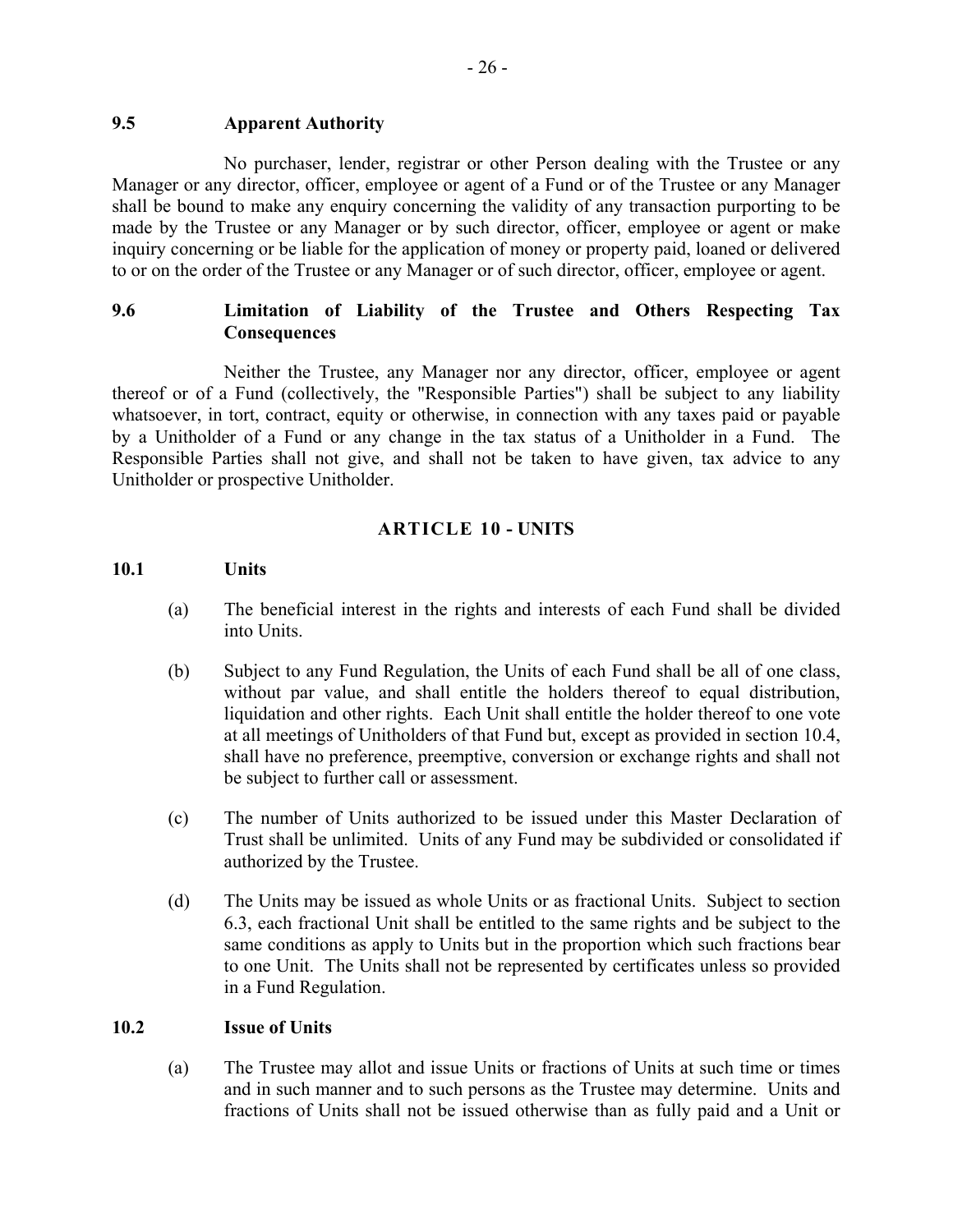fraction of a Unit is not fully paid until all consideration therefor, whether in cash or in kind, has been received by or on behalf of the Fund.

- (b) Units of each Fund will be offered for sale on a continuous basis at their Net Asset Value. A completed purchase order for Units of a Fund received by the Trustee or such other person responsible for processing the order prior to the Valuation Time on a Valuation Date will be processed at the Net Asset Value per Unit calculated on that Valuation Date. A purchase order received after the Valuation Time on a Valuation Date or on a day other that a Valuation Date will be processed at the Net Asset Value per Unit calculated on the next following Valuation Date.
- (c) The Trustee shall have the right to set minimum amounts for initial and subsequent investments as well as minimum balances to be held in a Fund. No interest will be paid on monies tendered in advance of the Valuation Date on which the Units are purchased. Notwithstanding the foregoing, if the right to tender Units for redemption is suspended in accordance with paragraph 12.4(d) hereof subscriptions for Units shall not be accepted by the Trustee.
- (d) The Trustee reserves the right to accept or reject any subscription in whole or in part. Any decision to reject a subscription will be made within one business day after receipt of the subscription. If a subscription is rejected all amounts received will be returned without interest to the investor immediately or in any event within two days of the rejection.
- (e) Payment for Units may be accepted (in whole or in part) in kind, at the sole discretion of the Trustee. Payment in kind will only be accepted if the securities delivered are consistent with a Fund's investment objectives. When payment is accepted in kind, transfer documents for such securities are to be received by the Trustee prior to the Valuation Time on the relevant Valuation Date. The amount credited upon transfer of these securities will be determined by the Trustee in the same manner as values are assigned to the assets of the Fund. The precise nature and location of the securities tendered will be attached as a schedule to the Purchase Agreement. A fee may be charged to a Unitholder for accepting the securities so tendered and this fee will be stated on the Purchase Agreement.
- (f) The Trustee may authorize any Person to act as distributor of the Units.

#### **10.3 Valuation of Units**

Except as may be provided in any Fund Regulation, Net Asset Value per Unit shall be determined on each Valuation Date as at the Valuation Time, provided that such determination may not be made, if the Trustee so determines, in the circumstances described in paragraph 10.4(d) hereof.

#### **10.4 Redemption of Units**

(a) A Unitholder may require a Fund to redeem as of a Valuation Date any or all of the Units of such Fund registered in the Unitholder's name by completing a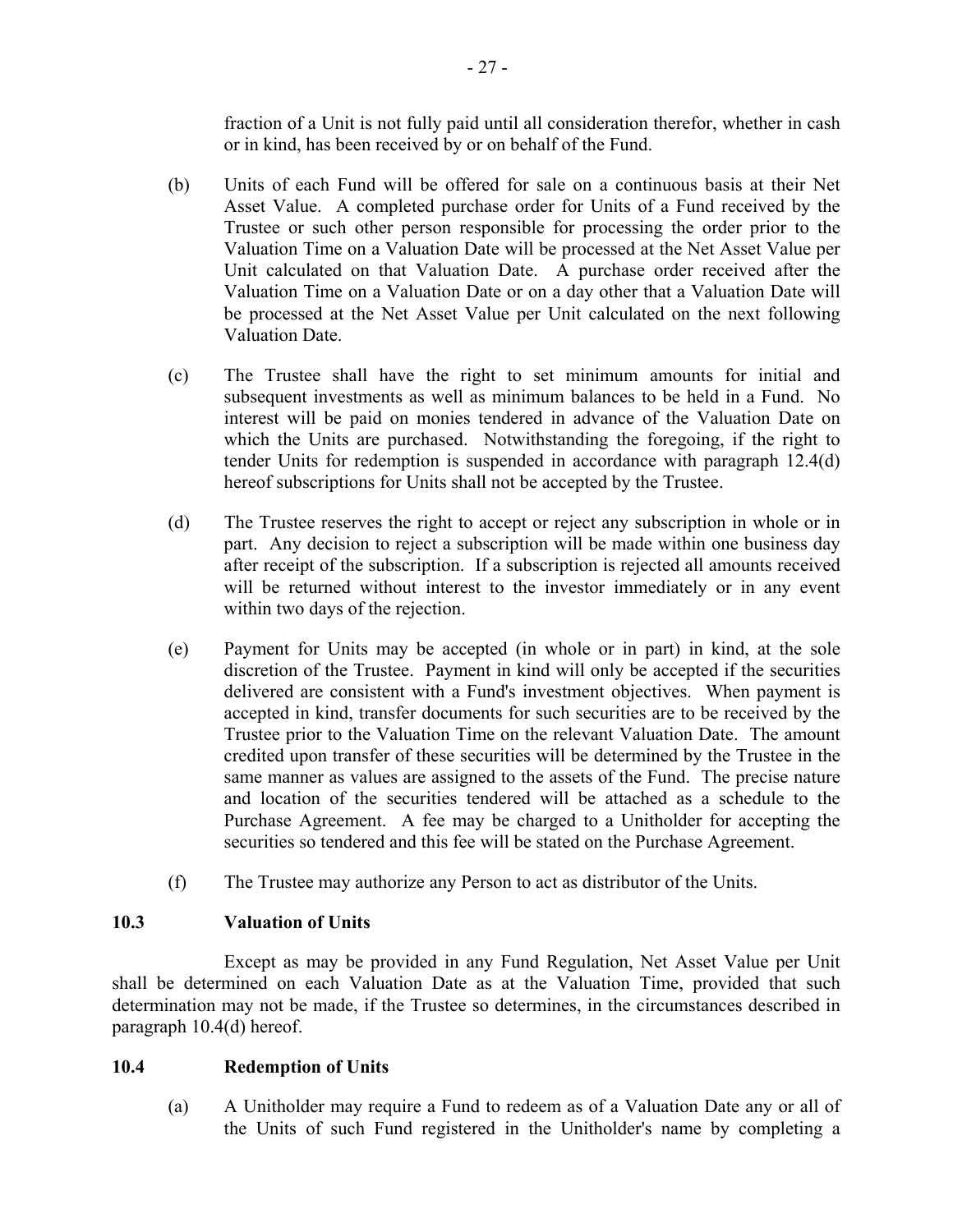request for redemption in a form acceptable to the Trustee and delivering the same to the Trustee. Each request for redemption must be duly signed by the Unitholder with, where required by the Trustee, satisfactory evidence of authorization. Any request for redemption may not be revoked without the consent of the Trustee.

- (b) Unless otherwise provided in a Fund Regulation, the redemption proceeds for any Unit tendered for redemption shall be determined as of the next Valuation Date after receipt by the Trustee of a request for redemption, provided that if such Valuation Date is less than one business day subsequent to the date of tender of such Unit, the redemption proceeds of the Units shall be determined as of the next following Valuation Date.
- (c) The price payable by a Fund on redemption of a Unit shall be an amount equal to the aggregate Net Asset Value per Unit of the Units redeemed, determined as of the Valuation Date of redemption, less any amount required by law to be withheld in respect of the Units redeemed and any redemption charges, fees or other amounts, including unpaid management fees, prescribed by the Trustee from time to time as are set out in a Unitholder's Purchase Agreement, which charges fees or other amounts shall be for the account of the Trustee. A Unitholder shall not be entitled to any interest or income on or appreciation of redeemed Units after the Valuation Date as of which the redemption proceeds are is determined.
- (d) Payment by a Fund for any Units redeemed in accordance with the foregoing shall be made to the holder of record, in Canadian currency or, with the prior written consent of the Unitholder, in kind, no later than five business days following the relevant Valuation Date as of which they are redeemed.
- (e) Notwithstanding the foregoing, the Trustee may suspend the right to tender Units for redemption or may postpone the date of payment upon redemption in the following circumstances:
	- (i) for any period when normal trading is suspended on any stock exchange, options exchange or futures exchange within or outside Canada on which securities are listed and traded, or on which permitted derivatives are traded, which represent more than 50% by value or underlying market exposure of the total assets of the Fund, without allowance for liabilities;
	- (ii) subject to the consent which may be required from any applicable regulatory authorities, for such period during which the Trustee determines that conditions exist as a result of which the disposal of Fund Property necessary to satisfy redemptions is not reasonably practicable or prudent or determining Net Asset Value is not reasonably practicable; or
	- (iii) at any other time, with the consent of the Ontario Securities Commission.

Any suspension shall take effect at such time as the Trustee shall declare and thereafter there shall be no redemption of Units until the Trustee shall declare the suspension at an end or the first business day after the date on which the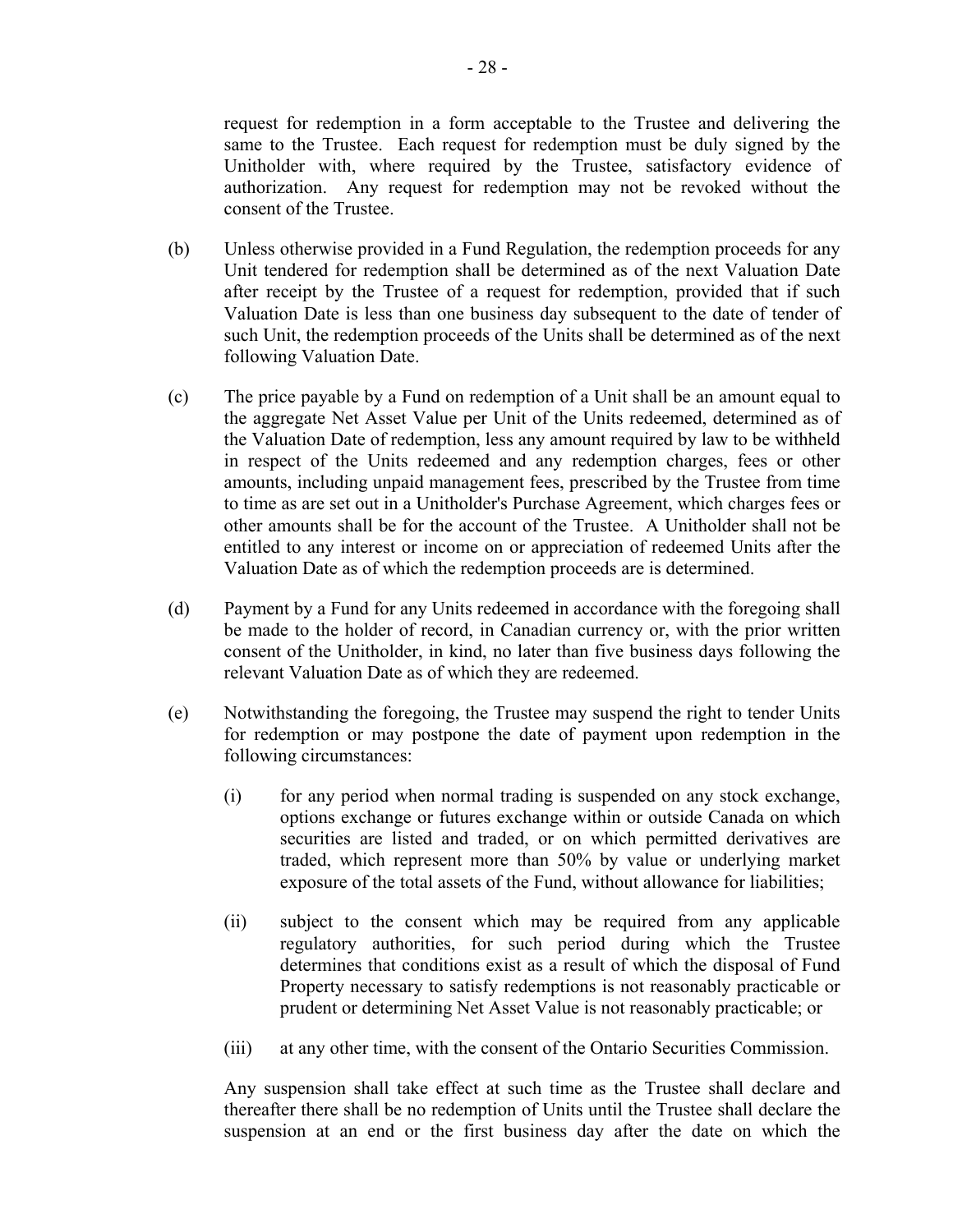circumstances which gave rise to the suspension cease to exist, whichever is earlier. In case of suspension of the right of redemption, a Unitholder may withdraw the redemption request or receive payment based on the net redemption proceeds of the Units next determined after the termination of the suspension.

- (f) In the event a Unitholder should deliver a notice of redemption the effect of which, on redemption, would be to reduce the aggregate Net Asset Value of the Units held by such Unitholder to less than \$50,000, the Trustee may, subject to giving 30 days notice in writing, require such Unitholder to redeem all of such remaining Units as of the Valuation Date immediately following the expiration of such 30 day period of notice.
- (g) Upon payment by a Fund to a Unitholder of the net redemption proceeds for Unitholder's Units, the Fund shall be released and forever discharged from all liability with respect to such redeemed Units.
- (h) Any Fund may, at the Trustee's option and with the prior written consent of the Unitholder, pay all or any part of the net redemption proceeds for any Units in portfolio securities of the Fund.

### **10.5 Transfer of Units**

Upon the giving of at least 24 hours prior written notice, a Unitholder may require a Fund at any time and from time to time to transfer any or all of the Units in the Fund registered in the Unitholder's name, by completing a request for transfer on a form approved by the Trustee and delivering the same or surrendering the same to the Trustee. Transmissions of any Units in consequence of the death, or transfers pursuant to the bankruptcy or insolvency, of any Unitholder or otherwise by operation of law may only be effected through the office of the Fund. No transfer of Units shall be effective unless the transferor and/or transferee provides evidence that all relevant regulatory requirements have been met.

#### **10.6 Trustee not Affected by Notice of Trust**

The Trustee, any Manager, registrar or transfer agent, as the case may be, shall not be charged with notice of or be bound to see to the execution of any trust, whether express, implied or constructive, in respect of any Units of a Fund.

# **ARTICLE 11 - REGISTER OF UNITS**

# **11.1 Unit Register**

A register for each Fund shall be kept which shall contain the names and addresses of the Unitholders and the number of Units held by them respectively. The Trustee shall have the power to employ any Person to keep the register. Only Unitholders whose Units are recorded on such a register shall be entitled to receive distributions or otherwise exercise or enjoy the rights of Unitholders. No Unitholder shall be entitled to receive any distribution, nor to have notice given to it as herein provided, until it has given its address to the registrar or such other agent of the Fund as shall keep the register for entry thereon.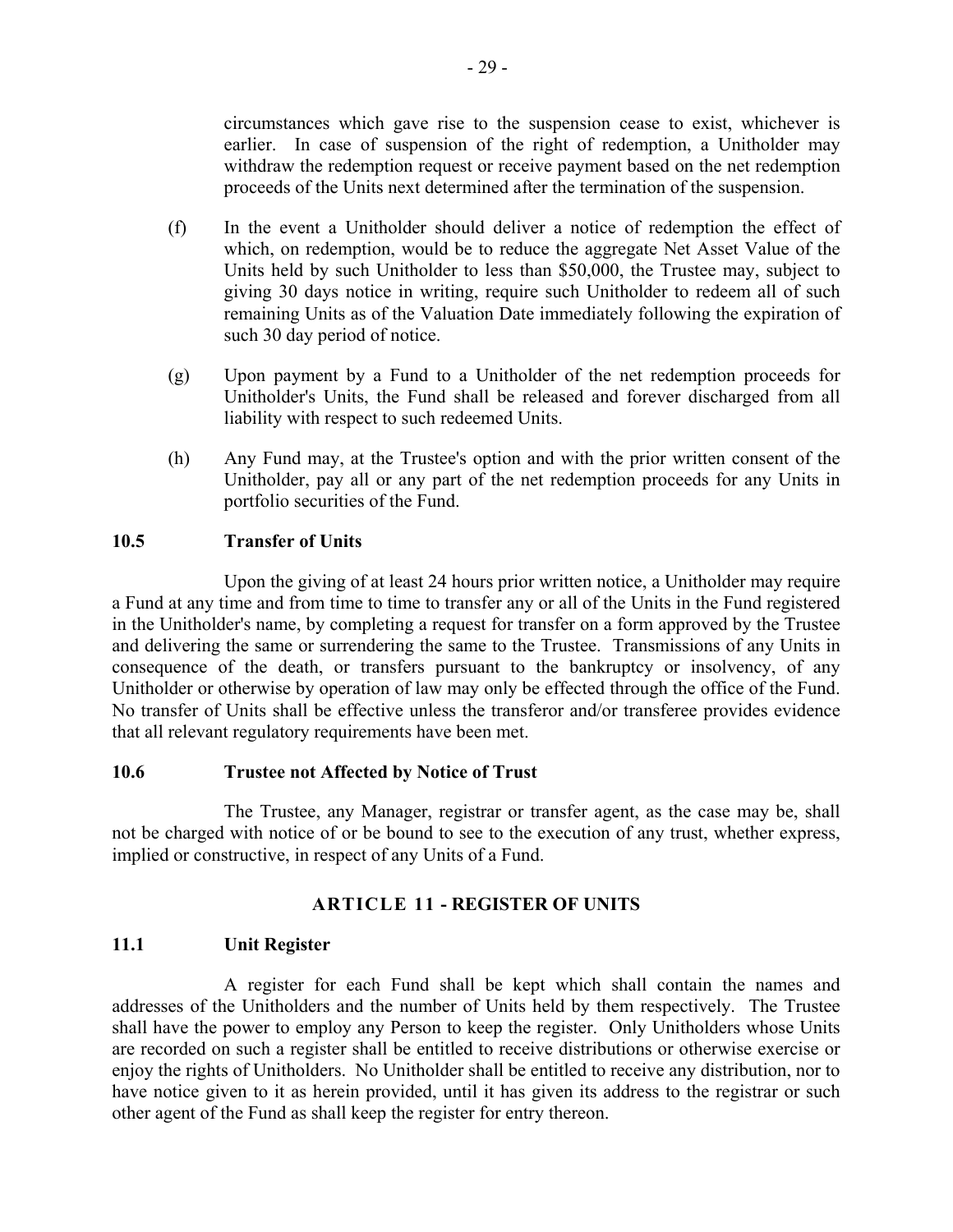Any person becoming entitled to any Units in consequence of the death, bankruptcy or insolvency of any Unitholder, or otherwise by operation of law, shall be recorded as the holder of such Units upon production of the proper evidence thereof and, if required, appropriate succession duty and tax disposal permits or releases. Until such record is made, the Unitholder of record shall be deemed to be the holder of such Units for all purposes hereof. None of the Trustee, the Manager nor any registrar nor any agent of a Fund shall be affected by any notice of death, bankruptcy, insolvency or other event affecting a Unitholder, but they may nevertheless upon becoming aware of any such event take such action as any of them may deem appropriate to ensure compliance with the law and they shall not become liable to a Unitholder for so doing.

# **11.3 Limitation of Fiduciary Responsibility**

The Trustee and Manager shall not, nor shall the Unitholders or any director, officer, employee, registrar or other agent of a Fund, be bound to see to the execution of any trust, express, implied or constructive, or of any charge, pledge or equity to which any of the Units or any interest therein are subject, or to recognize any Person as having any interest therein except the Persons recorded as such Unitholders. The receipt by the Person in whose name any Unit is recorded, or, if such Unit is recorded in the names of more than one Person, the receipt by any one of such Persons or of the duly authorized agent or agents of any such Person shall be a sufficient discharge for all money, securities and other property payable, issuable or deliverable in respect of such Unit and from all liability to see to the proper application thereof.

# **11.4 Notices**

Any and all notices to be given to the Trustee, or the Unitholders hereunder and all other communications provided for herein shall be deemed duly served or given if delivered, mailed, postage prepaid or sent by telecopier or other telecommunications facility to the Trustee at: 129 Humbercrest Boulevard, Toronto, Ontario, M6S 4L4, Attention: President, Fax Number: (416) 604-4204; and to Unitholders of record at their last known postal addresses as recorded in the Unit registers provided for in section 11.1 hereof. Any such delivered or telecommunicated notice shall be deemed given when delivered or telecommunicated and any such mailed notice shall be deemed given five business days following the mailing thereof, except in the event of any interruption of normal postal service which might affect such mailing, in which event such mailed notice shall be deemed given when actually received by the addressee. Notice of a change of address of any of the above shall be given pursuant to the provisions of this section 11.4.

# **ARTICLE 12 - AMENDMENTS TO DECLARATION OF TRUST**

# **12.1 Amendment by Unitholders**

Subject to section 6.3 and this Article 12, this Master Declaration of Trust or a Fund Regulation may be amended upon the approval of a majority of the votes cast at a meeting of the affected Unitholders duly called in accordance with Article 6, with such amendment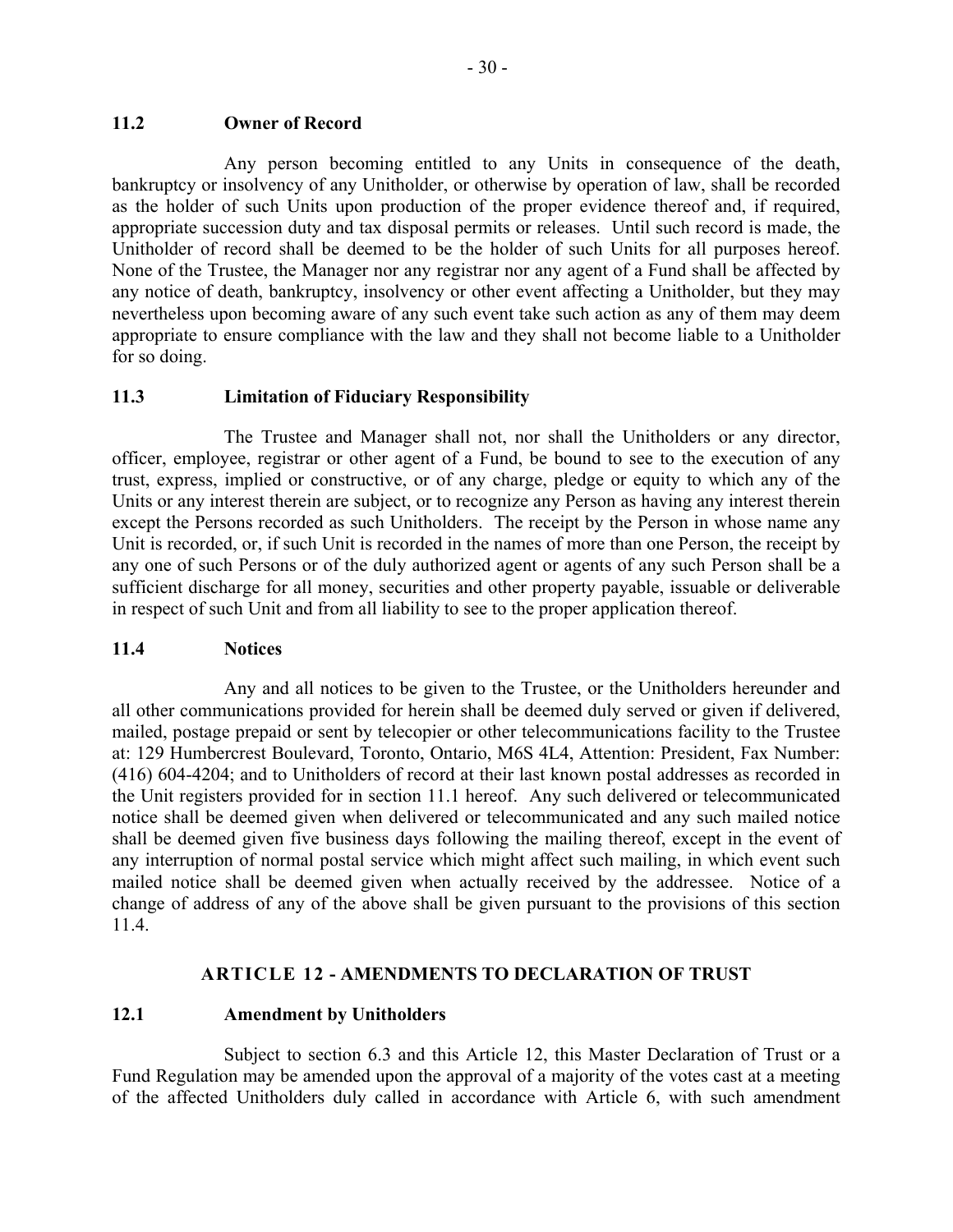taking effect the first Valuation Date following such meeting unless otherwise specified in the relevant resolution of Unitholders.

### **12.2 Amendment by the Trustee**

Subject to the provisions of any Fund Regulation, this Article 12, the terms of this Master Declaration of Trust or a Fund Regulation may be amended from time to time by the Trustee upon written notice to each Unitholder in accordance with section 11.4. Such amendment will become effective on the first Valuation Date falling 30 days or more after the mailing of such notice or such later Valuation Date as determined by the Trustee. All Unitholders thereafter remaining or becoming Unitholders of a Fund shall be bound by the amendment from the effective date thereof. The Trustee may make any amendment to this Master Declaration of Trust or any Fund Regulation, pursuant to this section 12.2, without the approval of the Unitholders, which they determine to be in the best interests of the Unitholders of the affected Fund(s) and, not to limit the foregoing, the Trustee may, in particular, make any amendment to:

- (a) add to the rights of the Unitholders of a Fund;
- (b) add to the attributes of the Units of a Fund;
- (c) ensure or continue compliance with and conformity to any provisions of any law, regulation, policy, rule, ruling or order or any requirement or direction of a governmental authority applicable to or affecting the Fund, the Trustee any Manager or their agents, including, but not to limit the foregoing, the Tax Act, any securities legislation, and any policy, ruling, rule, order or requirement of any securities regulatory authority;
- (d) maintain the status of a Fund for the purpose of the Tax Act;
- (e) add any provisions for the purpose of protecting the Unitholders; or
- (f) bring the Master Declaration of Trust or any Fund Regulation into conformity with current practice;

provided that such amendment does not materially adversely affect the pecuniary value of the interest of any Unitholder.

#### **12.3 Amendments Without Notice**

Subject to any Fund Regulation, amendments may be made to this Master Declaration of Trust or any Fund Regulation without the approval of or notice to Unitholders where the amendment is to:

- (a) remove any conflicts or other inconsistencies which may exist between any of the terms of the Master Declaration of Trust and/or any Fund Regulation; or
- (b) to make any change or correction in this Master Declaration of Trust or any Fund Regulation as to which the Trustee shall have been advised by legal counsel that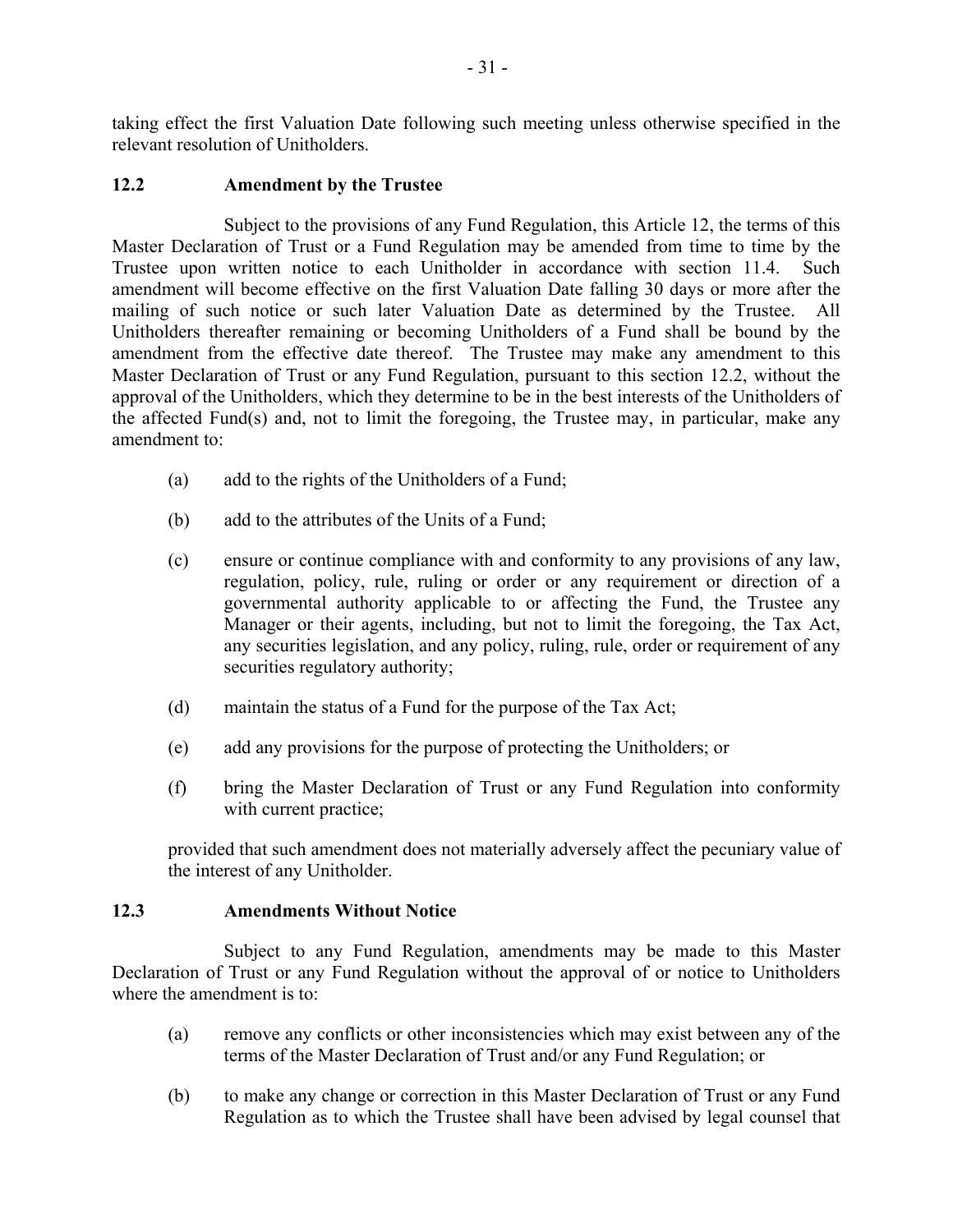the same is a typographical correction or change or is required for the purpose of curing any ambiguity or defective or inconsistent provision or clerical omission or mistake or manifest error contained herein.

#### **12.4 Amendment Not A Revocation or Resettlement**

Any amendment to the terms of this Master Declaration of Trust or a Fund Regulation shall not be construed as a revocation of the trust and resettlement.

# **ARTICLE 13 - TERMINATION**

#### **13.1 Termination**

- (a) The Trustee may terminate any or all of the Funds upon giving written notice to the affected Unitholders at least 90 days prior to the effective date of termination.
- (b) Upon the termination of a Fund pursuant to paragraph (a) above:
	- (i) a Fund shall carry on no activity except for the purpose of winding up its affairs;
	- (ii) the Trustee shall proceed to wind up the affairs of such Fund and dispose of the Fund's portfolio as expeditiously as prudent practice permits and all the powers of the Trustee under this Master Declaration of Trust shall continue until the affairs of the Fund shall have been so wound up, including, without limitation, the power to fulfil or discharge the contracts of the Fund, collect its assets, sell, convey, assign, exchange, transfer or otherwise dispose of all or any part of the remaining Fund Property of the Fund to one or more Persons at public or private sale for consideration which may consist in whole or in part of cash, securities or other property of any kind, discharge or pay its liabilities and do all other acts which the Trustee considers appropriate to liquidate its business; and
	- (iii) after paying or adequately providing for the payment of all liabilities and upon receipt of such releases, indemnities and refunding agreements as it deems necessary for their protection, the Trustee may distribute the remaining Fund Property, in cash or in kind, or partly in each, among the Unitholders of the Fund according to their Proportionate Share.

# **ARTICLE 14 - MISCELLANEOUS**

#### **14.1 Severability**

If any provision of this Master Declaration of Trust or of any Fund Regulation shall be held invalid or unenforceable in any jurisdiction, such invalidity or unenforceability shall attach only to such provision in such jurisdiction and shall not in any manner affect or render invalid or unenforceable such provision in any other jurisdiction or any other provision of this Master Declaration of Trust or any Fund Regulation in any jurisdiction.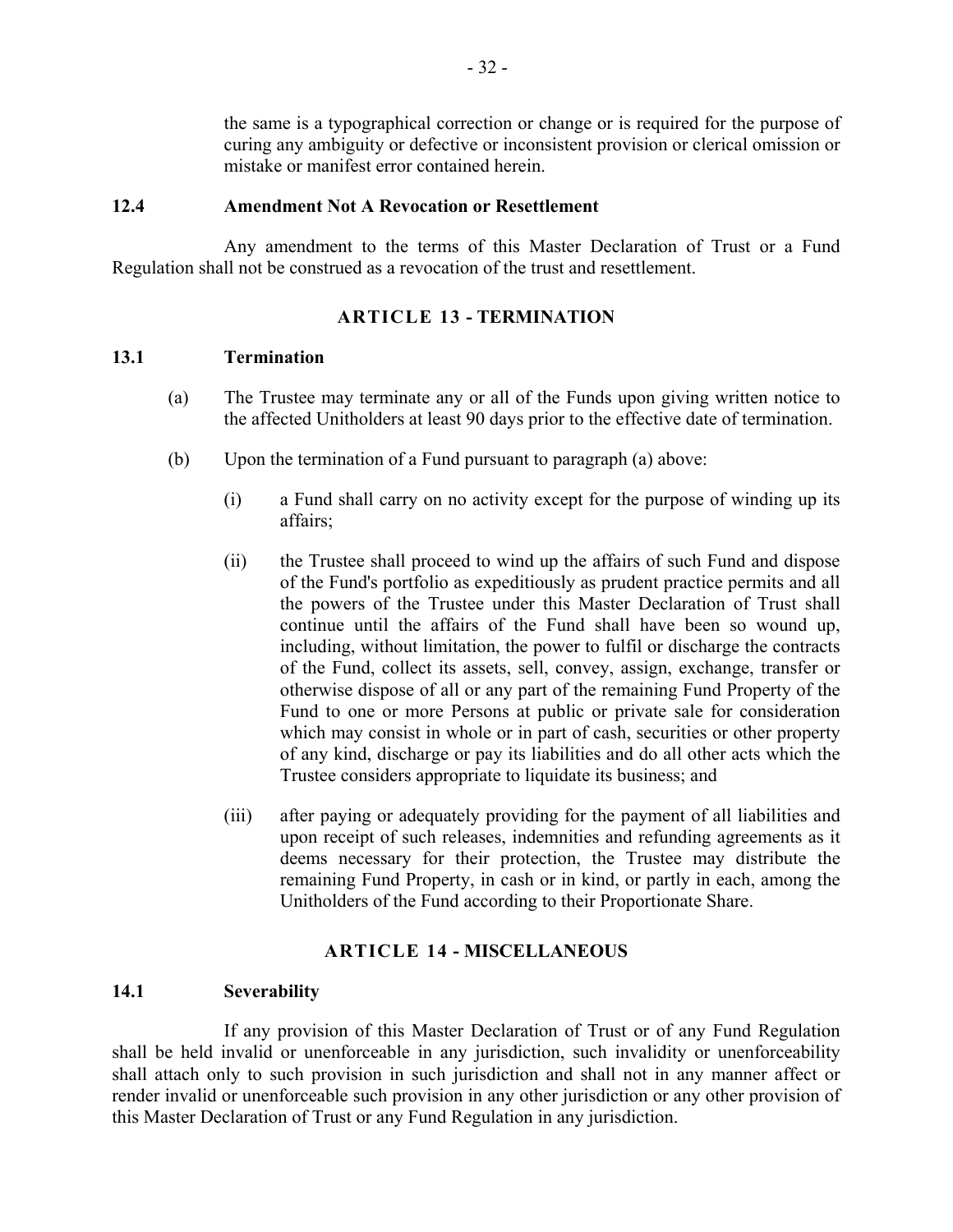#### **14.2 Execution and Effect of Restated Declaration of Trust**

A restated Master Declaration of Trust setting forth the terms of this Master Declaration of Trust as amended to the time of execution may be executed at any time or from time to time by the Trustee and such restated Master Declaration of Trust so executed shall thereafter be effective and may thereafter be referred to in lieu of the original Master Declaration of Trust as so amended; provided, however, that no such execution of a restated Master Declaration of Trust shall be deemed to constitute a termination or resettlement of the trusts created hereunder or this Master Declaration of Trust.

### **14.3 Compliance with Law and Policy**

It shall be the responsibility of the Trustee to ensure that this Master Declaration of Trust, each of the Fund Regulations and any distribution of Units complies with applicable securities legislation, regulatory requirements and the policies of regulatory authorities. To this end the Trustee, on behalf of a Fund shall take such action and execute such deeds and documents as may be necessary or desirable to be filed with appropriate regulatory authorities on behalf of a Fund.

# **ARTICLE 15 - DURATION OF THE TRUST**

### **15.1 Duration**

Any trust created hereby shall commence on the first receipt of Fund Property by the Trustee and shall continue until termination of a Fund in accordance with the provisions hereof.

# **ARTICLE 16 - LANGUAGE**

# **16.1 French Name**

The Trust and any Fund may be legally designated by the French form of its name.

#### **16.2 English**

This agreement has been drawn up in English at the express wish of the parties. Il est la volonté expresse des parties aux présentes que ce contrat et certains documents y relatifs soient redigés et signés en anglais.

**IN WITNESS WHEREOF** this Master Declaration of Trust has been executed by the proper officer of the Trustee duly authorized in that regard as of the date first above written.